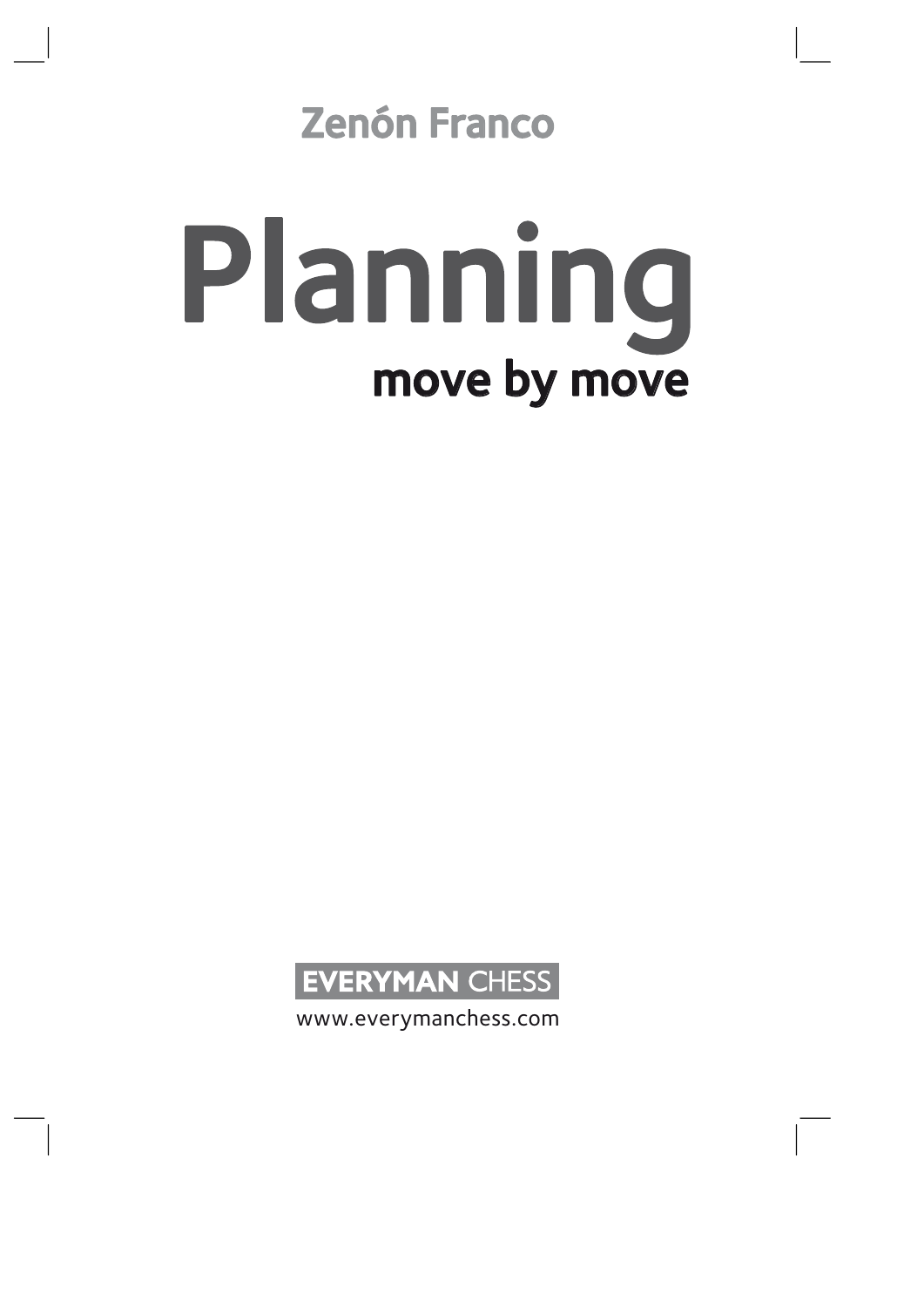# **About the Author**

**Zenón Franco** is a grandmaster from Paraguay, now living in Spain. He represented Paraguay, on top board, in seven Chess Olympiads, and won individual gold medals at Lucerne 1982 and Novi Sad 1990. He's an experienced trainer and has written numerous books on chess.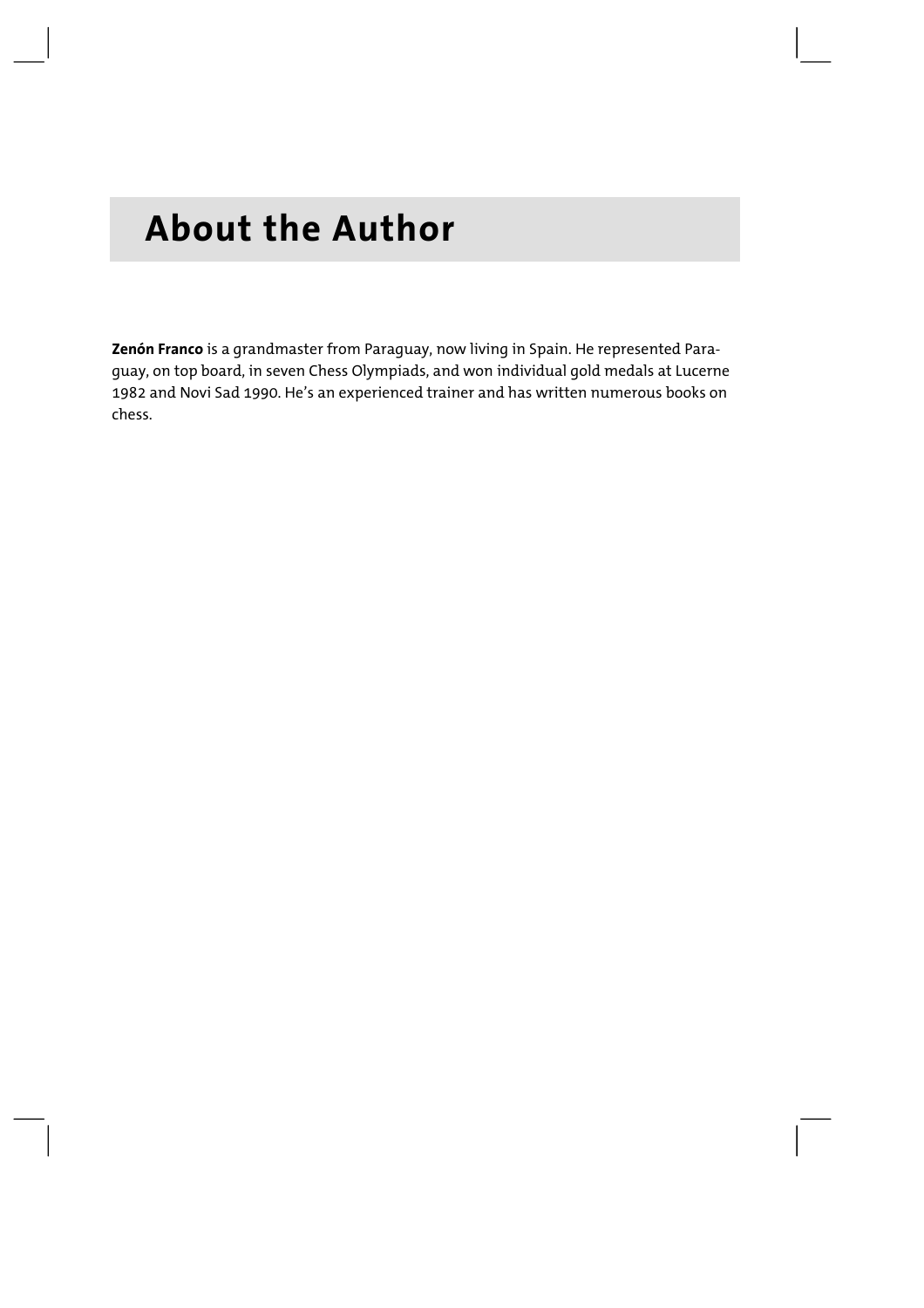# **Contents**

|              | About the Author      | 3              |
|--------------|-----------------------|----------------|
|              | Bibliography          | 5              |
|              | Introduction          | $\overline{7}$ |
|              | <b>Book Structure</b> | 12             |
|              |                       |                |
|              | 1 Typical Structures  | 13             |
|              | 2 Space Advantage     | 101            |
| $\mathbf{3}$ | The Manoeuvring Game  | 152            |
|              | 4 Simplification      | 235            |
|              | 5 Attack and Defence  | 305            |
|              |                       |                |
|              | Index of Games        | 413            |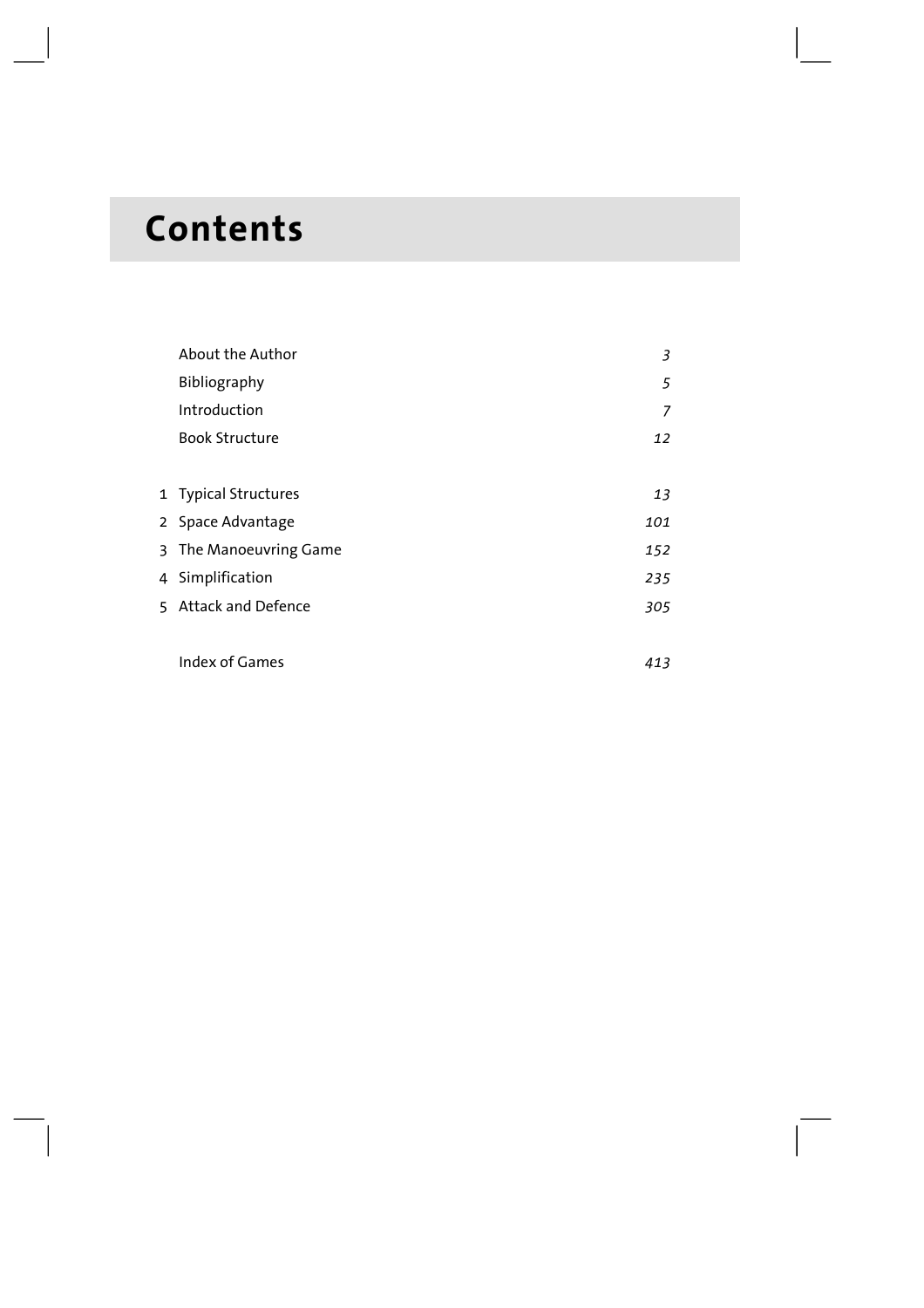# **Introduction**

 "First the idea and then the move!" Miguel Najdorf used to say in his habitually enthusiastic fashion. That statement is the perfect summary of planning in chess.

The topic of planning in chess is very broad. It can consist of improving the position of a piece, neutralising an opponent's piece, beginning an attack on the king, trying to weaken your opponent's structure, improving your own structure, deciding which piece to exchange etc. In this book we'll look at many different scenarios.

Emanuel Lasker wrote: "An intelligent plan makes heroes of us, and absence of plan cowards and dullards". Another well known saying is "Better a bad plan than no plan at all", along with a number of others which agree on the importance of playing with a definite plan in mind.

I was surprised to discover that there are very few books on this topic. There are certainly sections on planning in classics such as *Play Like a Grandmaster* by Alexander Kotov, *School of Chess Excellence* by Mark Dvoretsky, *Understanding Chess Middle Games* by John Nunn, etc., and grandmasters refer to the topic when they comment on their games.

I believe that the reason why there are so few books about planning is because fortunately chess is so broad and complex that the plans are many and varied. It's impossible to deal with all the plans in one book, because they are practically infinite; fortunately almost every position is different and requires a "new" plan.

That doesn't mean that we are powerless. Initially we can certainly learn from certain typical positions and structures, where there are general plans which serve as a guide. For the remaining positions we can improve by training in planning through the analysis of different kinds of positions and so the improvement of such an important aspect of the chess struggle will come about.

It's a continual learning process; finding the correct plan is not something that often leaps out at us immediately. It's necessary to evaluate fully the requirements of the position and then work out a plan of action, without neglecting the tactics needed to implement it.

Something we must remember is that just as important as making progress with the plan itself is putting difficulties in the way of our opponent's plans. Of course, the optimum outcome is to combine both of these in one single move because "It's better to be rich and healthy than poor and ill", as the Russian saying goes.

When I learnt to play chess in my childhood, most of the books and magazines with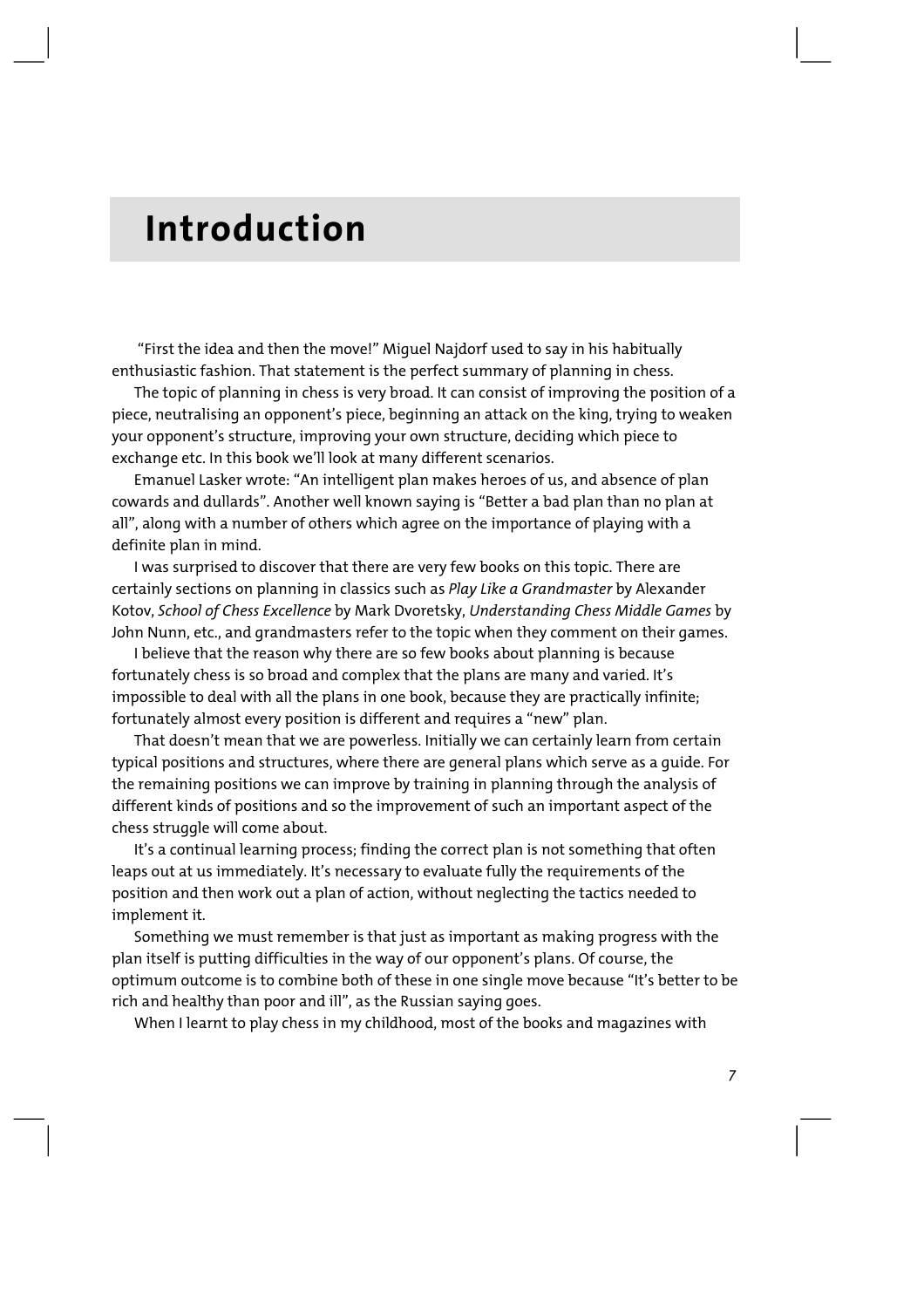#### *Planning: Move by Move*

annotated games contained a lot of prose and few variations. There were exceptions, of course, but most of them, even the ones which were considered good, had annotations containing few lines of analysis; they were useful, but incomplete. The reader could be left without an answer to his questions, especially as regards tactics.

At present the opposite seems to be more often the case; thanks to the progress made with analysis engines, there is more and better analysis, but fewer verbal annotations.

Of course there are positions where the tactical element predominates almost exclusively, but this is not so in the majority of cases.

Objectively, modern day annotations can be more accurate but for someone who wants to learn, looking at variations with very little explanation is also inadequate.

When writing this book, I include, as I always do, comments by the players themselves, as they are an important source of information.

As ever, all phases of producing this book were pleasurable, from the initial stage of thinking about how to structure and organise it, searching my memory for useful examples, looking in books and magazines, and finally writing and revising it.

To finish off this introduction I want to comment on a position which made an impact on me when I was a youngster.

# **E.Znosko-Borovsky-A.Alekhine**  Paris 1933



#### *White to Play*

Alekhine's impressive account of the current position and the plans he conceived is as follows:

"The endgame position thus reached is by no means as easy to conduct – especially for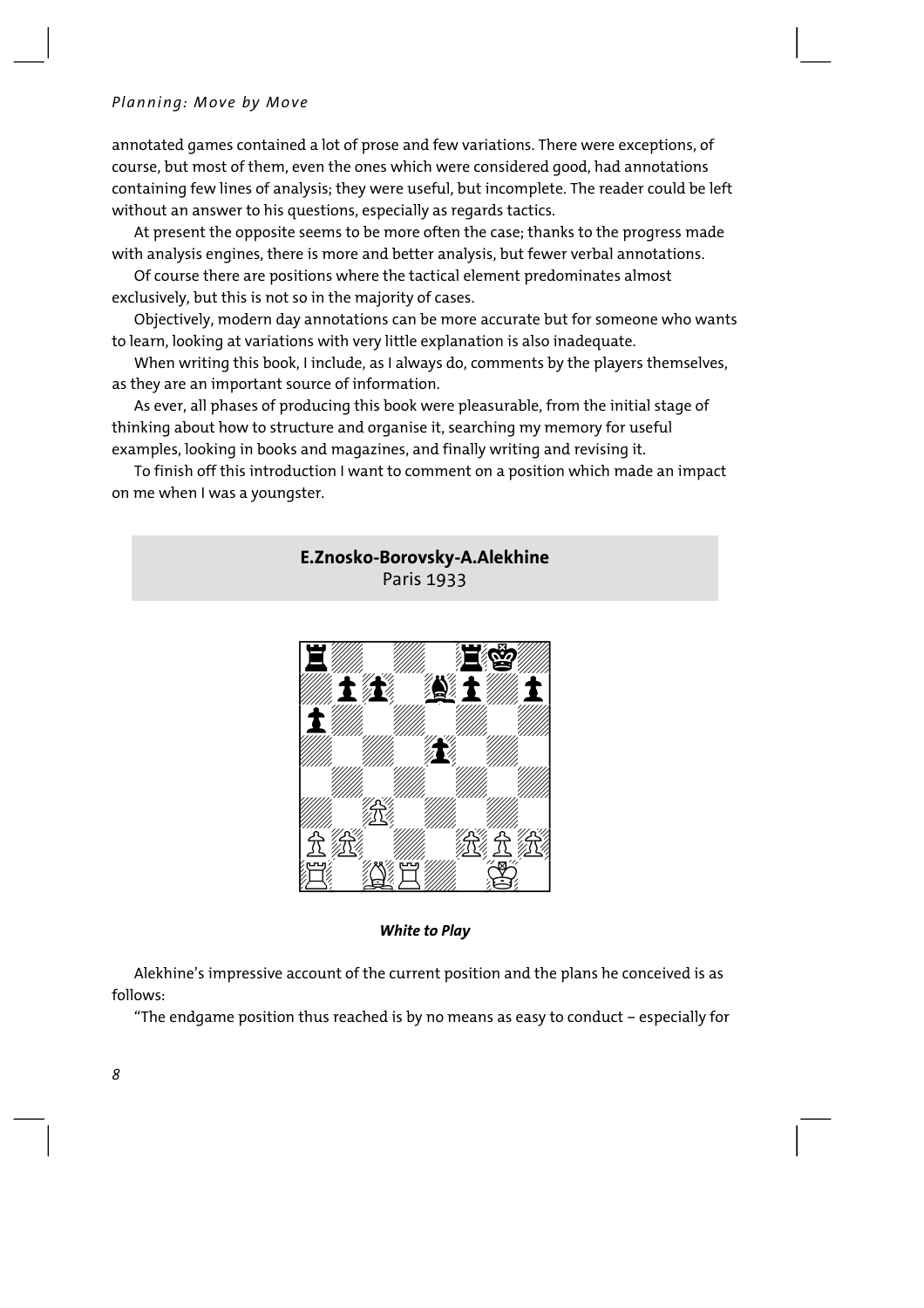the first player. Black's plan of campaign, which will prove a complete success, is divided into the following parts:

1) Exchange of one pair of rooks.

2) Bringing the king to e6, where he will be protected from a frontal attack by the king's pawn and be used to prevent the entrance of the remaining white rook at d7.

3) By operating with the rook on the open g-file and advancing the h-pawn, force the opening of the h-file.

4) After this the white king, and eventually the also the bishop, will be kept busy in order to prevent the intrusion of the black rook at h1 or h2.

5) In the meantime Black, by advancing his a- and b-pawns, will sooner or later succeed in opening a file on the queenside.

6) As, at that moment, the white king will still be on the other wing, the first player will not dispose of sufficient forces to prevent the final intrusion of the enemy's rook on his first or second rank.

Granted that if White had, from the beginning, realised that there actually existed a danger of losing this endgame, he probably would by extremely careful defence have saved it. But as it happened, Black played with a definite plan and White only with the conviction that the game must be a draw. And the result was a very instructive series of typical stratagems much more useful for inexperienced players than the so-called brilliancies."

This description left me in a daze; my level of play didn't allow me even to begin to understand the number of plans referred to. Let's look at the rest of the game, with some of Alekhine's annotations, which are in inverted commas.

#### **16 Íh6**

"Certainly not an error but a proof that White has not grasped as yet the spirit of the position. Otherwise he would not have been anxious to 'force' the exchange of one pair of rooks which, as mentioned, is quite welcome to the opponent."

#### **16...Îfd8 17 Êf1**

"A more aggressive line starting by 17 g4 would perhaps be advisable. But Black would also in this case maintain opportunities for complicating matters after 17...f6, followed by ...Êf7-e6, etc."

#### **17...f5 18 Îxd8+ Îxd8 19 g3**

"19...f4 was a serious threat." **19...Êf7 20 Íe3 h5 21 Êe2 Êe6**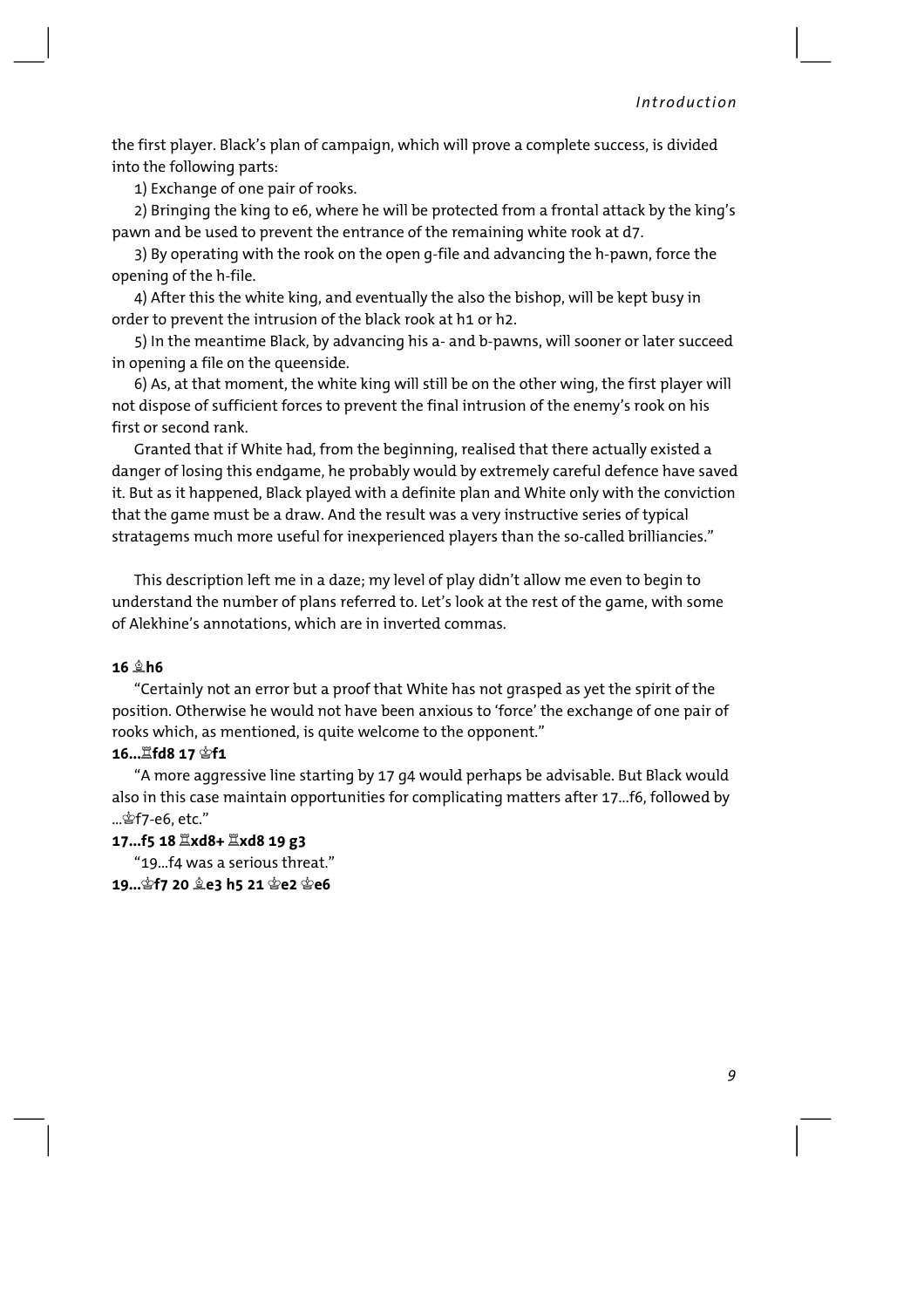

And Alekhine has completed the second part of his plan.

# 22 Id1 Ig8!

"If now 23 h4 then 23...Eq4, with the strong threat 24...f4. White is therefore practically forced to allow the opening of the h-file."

# 23 f3 h4 24 *食*f2 hxg3 25 hxg3 Ih8 26 gg1 gd6 27 gf1



And stages three and four are now also completed.

# 27... 堂g8 28 <sup>金</sup>f2 b5!

"Now Black shows his cards. In the event of White leaving his pawn position on the queenside intact, the attacking plan would be ...c5-c4 followed by ...a5 and ...b4; his next pawn move shortens the procedure."

# 29 b3? a5 30 宫g2 a4 31 骂d2

"In the case of 31 b4, the intention was 31... Lc8 32 2c5 La8!, followed by ... La6-c6, etc."  $31...axb332axb32ab3$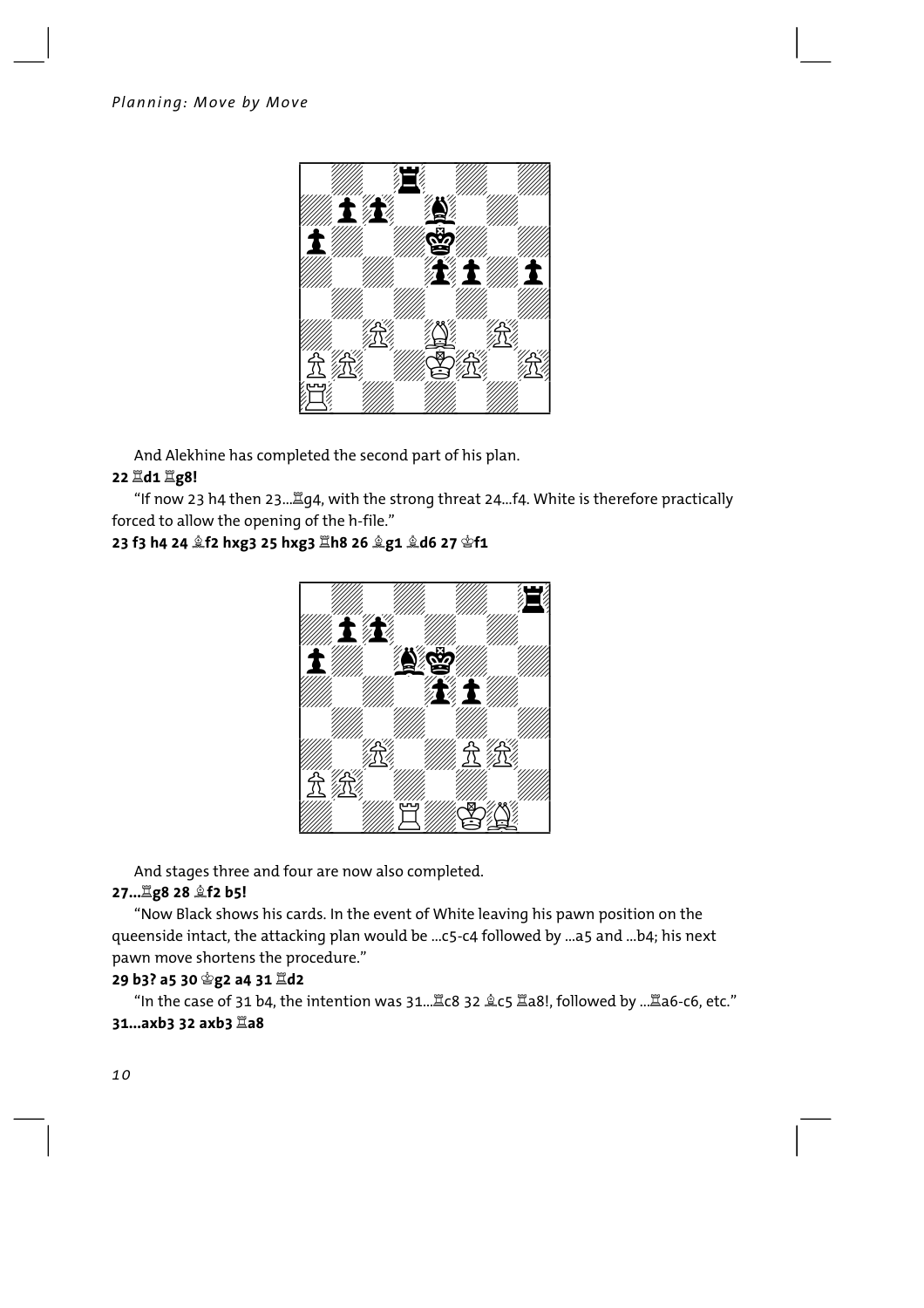On reaching the fifth and sixth part of his plans, Alekhine commented, "Thus Black has reached the position he aimed at when starting this endgame. His positional advantage from now on will prove sufficient for the victory, especially as he always can succeed in forcing the advance of his king by pinning (sic) the white rook through (sic) the defence of one of the weak pawns." The rest of the game was as follows.

# 33 c4  $\Xi$ a3! 34 c5  $\hat{\mathfrak{g}}$ e7 35  $\Xi$ b2 b4 36 g4 f4 37  $\hat{\mathfrak{g}}$ f1  $\Xi$ a1+ 38  $\hat{\mathfrak{g}}$ e2  $\Xi$ c1 39  $\Xi$ a2  $\Xi$ c3 40  $\Xi$ a7  $\hat{\mathfrak{g}}$ d7 41 ป็b7 ป็xb3 42 ป็b8 ป็b2+ 43 ទំf1 b3 44 ទំg1 ទំc6 45 ទំf1 ទំd5 46 ปีb7 e4! 47 fxe4+ ទំxe4 48 프xc7 샿f3 49 프xe7 프xf2+ 50 샿e1 b2 51 프b7 프c2 52 c6! 샿g3! 53 c7 f3 54 샿d1 프xc7 55 **Îxb2 f2 0-1**

Impressive! I felt as if I were at an art exhibition, looking at a picture that the connoisseurs were praising but whose beauty was beyond my grasp. And although I had some doubts about it, who was I to object to it?

Many years later, Dvoretsky in his book *School of Chess Excellence 3*, after praising Alekhine's play, questioned part of Alekhine's account and instead of 17  $\text{\textless{}f1}$  suggested 17 f4!, when 17...e4? is bad because of 18 f5!, isolating the e-pawn.

In that way White could have blocked the first stage and thus incidentally all of the subsequent stages of Alekhine's plan. Dvoretsky's evaluation was that the initial position was completely equal, and it's possible to add that after 17 f4 White's position is easy to hold, contrary to what Alekhine expressed.

The conclusion we can draw is that, even though it's bad to play without a plan, in general it's neither necessary, nor possible, to make long-term plans.

Finally we have some thoughts of world champion Magnus Carlsen, who has a similar opinion. In an interview in Denmark, last May, talking about long and short plans he said, "There are often short term plans, but sometimes (quoted by Bent Larsen) 'to have no plan is better than having a bad plan'… it basically means that often in chess you have to take it a bit move by move… Often there are just so many possibilities that you cannot think more than a couple of moves… Most of the time you have some ideal situation, some sort of dream that you want to obtain from that particular situation but I very, very rarely have any long-term plans, it´s all short term."

"You have constantly revaluate the situation; that´s one of the things that sets apart the best players from the second best, the ability to adjust to new situations all the time."

And about finding the best plans and moves he noted, "The good players find the right plans most of the time because they have studied these patterns over hundreds and thousands of hours", and he emphasized the importance of tactical element of the game to implement those plans.

In this book we will frequently discuss planning in the context of these patterns.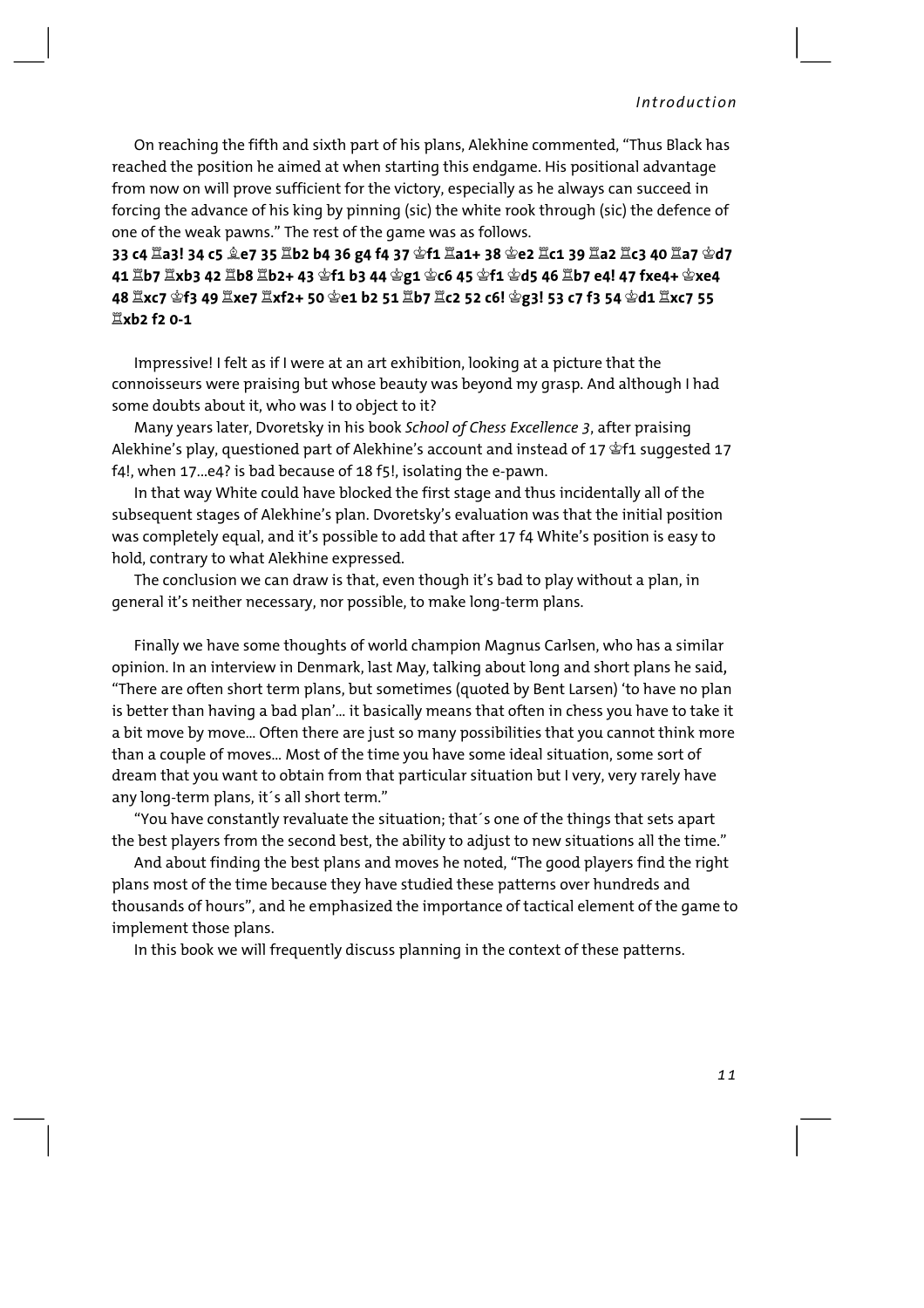# **Book Structure**

The book is constructed in the 'move by move' format, which allows greater reader interaction. It contains 74 games, or parts of games, and is divided into five chapters:

#### **1) Typical Structures**

This consists of 14 examples, in which we'll examine some typical structures, two in greater depth, where the plans are more well known.

#### **2) Advantage in Space**

This made up of 10 examples, in which we'll analyse different situations where one side has a space advantage.

#### **3) Manoeuvring Play**

The 16 examples here deal with various kinds of manoeuvres and regroupings.

#### **4) Simplification**

This section features 14 examples where we'll look at situations in which it's necessary to decide which piece to exchange and which to keep.

#### **5) Attack and Defence**

This is the longest chapter, with 20 examples in which we'll analyse a range of situations which concern the placement of the kings.

Naturally almost all the chapters are interconnected, as it's unusual in chess for one single theme to be predominant.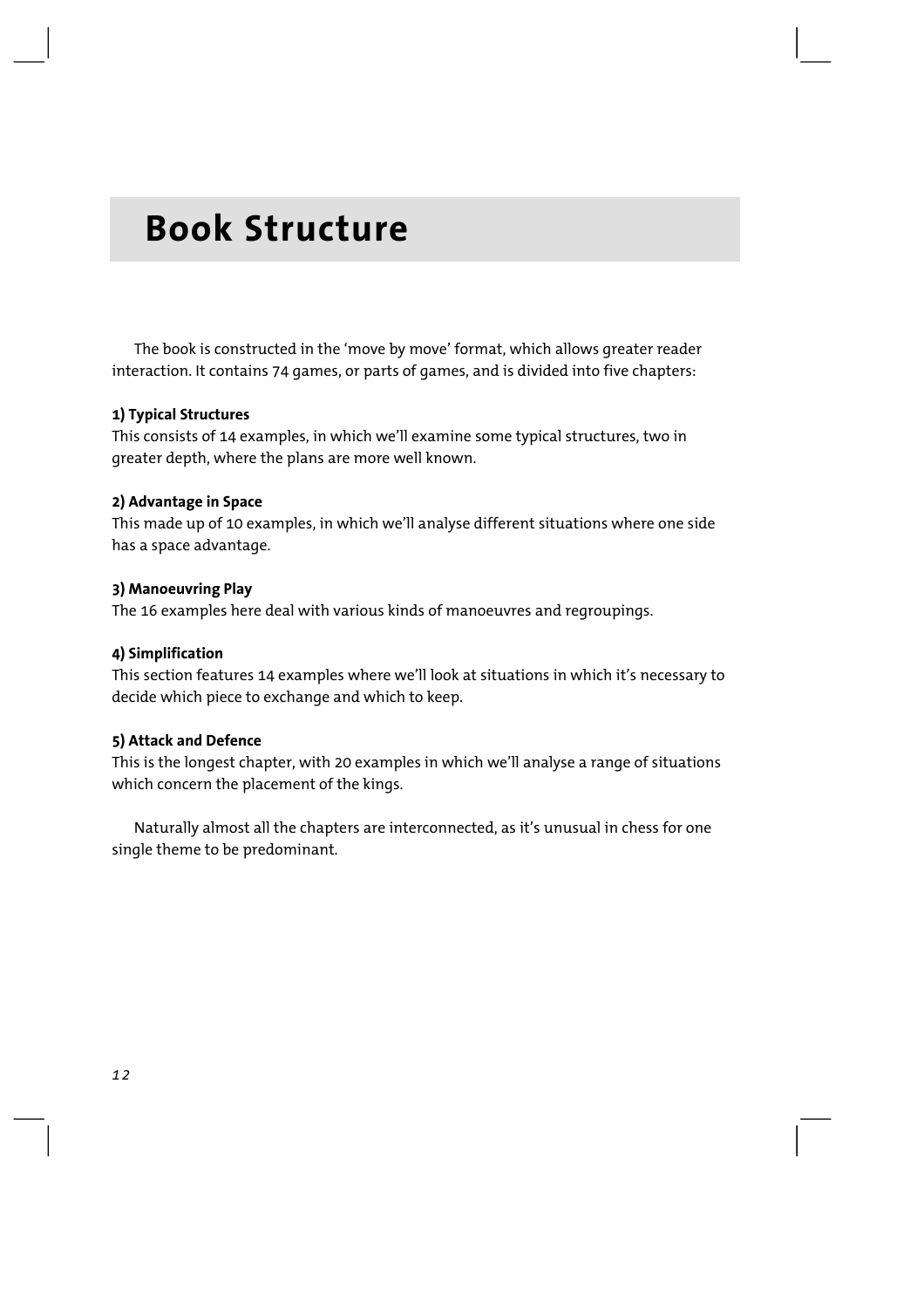# **Chapter Five Attack and Defence**

In this final chapter we'll see examples in which attack, defence and counterattack all play leading roles at particular moments. Naturally this is not decided in advance, but arises from the logic of the position. An attack is launched when it's judged that there are sufficient preconditions to justify it.

As Lasker's games have demonstrated, unless the defender's position is very compromised, an effective counterattack, the fruit of a good defence, can have as much success as a direct attack.

As well as having the right idea it's important to choose the right moment for carrying it out. In Game 55 Black mistimed his counterplay and White gained a small advantage, which increased when Black conceived a faulty plan of counterattack on move 12 and then increased the tension to White's benefit

White's play also serves to provide examples of favourable or unfavourable exchanges on moves 24 and 25 as well as of manoeuvring play, for instance on moves 18, 29, 34 and 36. The game culminated in a devastating demolition of the Black monarch's defences.

> Game 55 V.Topalov-V.Kramnik World Championship, Elista (Game 9) 2006 Slav Defence [D12]

1 d4 d5 2 c4 c6 3  $\hat{\mathbb{Z}}$ f3  $\hat{\mathbb{Z}}$ f6 4 e3  $\hat{\mathbb{Z}}$ f5 5  $\hat{\mathbb{Z}}$ c3 e6 6  $\hat{\mathbb{Z}}$ h4  $\hat{\mathbb{Z}}$ g6 7  $\hat{\mathbb{Z}}$ xg6 hxg6 8 a3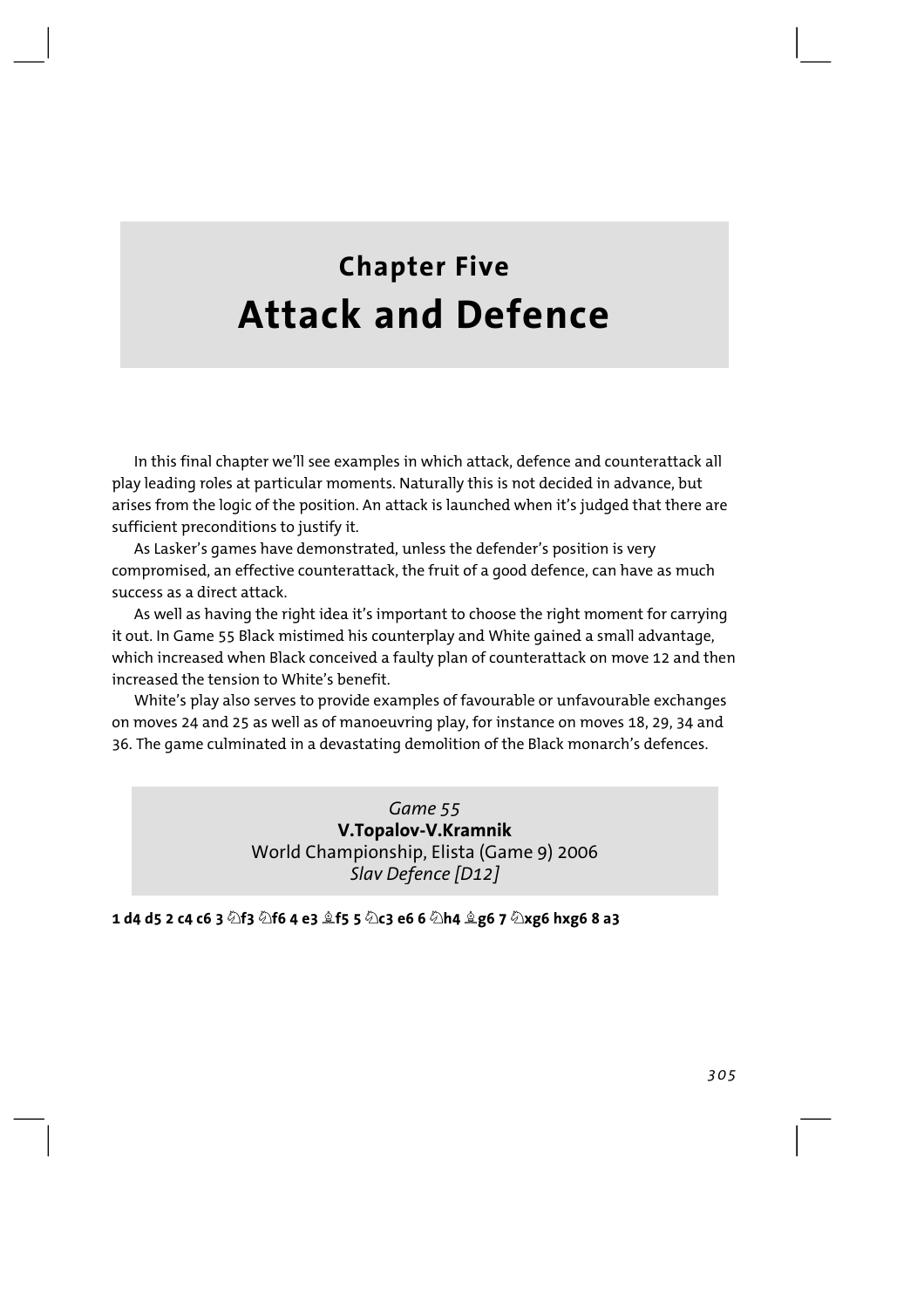

*Question:* What a passive move! Don't you agree?

*Answer:* It's a surprising move. It seems passive, but isn't really. It's not just to prevent .... the As we'll see, in the event that White plays c5 at some point, it's also useful to be able to support this advance with b4. With a similar idea, later White played 8  $\mathbb{Z}$ b1.

## **8...Ìbd7 9 g3**

To some extent this is consistent with 8 a3. Other 'normal' moves are 9  $2e$  and 9 h3. With 9 g3 allows a future  $2q2$ .

#### **9...Íe7**

The position is very flexible and there are many possibilities of equal value. 9... Ld6 was the main alternative.

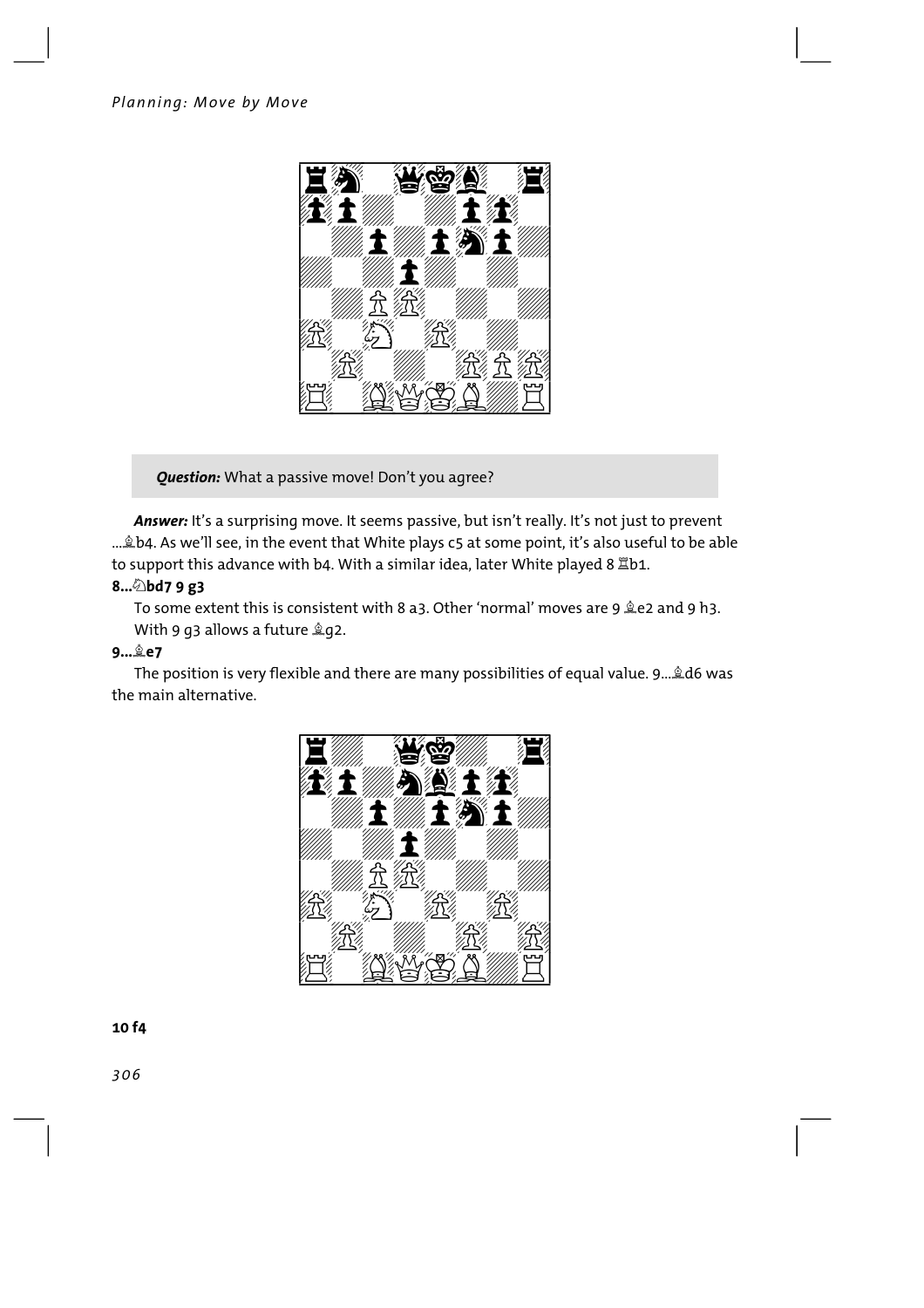This was the ambitious idea behind the two previous moves. White prevents the counter-blow ...e5 and plans 11 c5, since he has a free hand to operate anywhere on the board.

Once White has played 11 c5 the response 11...b6 is not to be feared, since White would support his pawn with 12 b4, which would be very solid thanks to 8 a3.

We should note, in passing, that White's more advanced-pawns would be situated on black squares, restricting the enemy bishop.

The text move didn't become very popular and later White started employing other moves, such as 10 b3, followed by  $Q$ <sup>2</sup> or 10  $Q$ <sup>2</sup>.

From the competitive point of view White's idea, starting with 8 a3, was a success in this game. Although he initially reacted well, the exceptionally strong player with the black pieces is soon practically shut out of the game and his play is notably weak in the next phase.

#### **10...dxc4!**

Although for now this gives up the centre, Black plans to attack the white centre later. Another idea would be create more central tension with 10...c5, attempting to show that 10 f4 has weakened White's position.

*Exercise:* How would you play in that case?

*Answer:* It would be ineffective and inconsistent with the ambitious 10 f4 to initiate mass exchanges with 11 dxc5. After 11... $\triangle$ xc5 12 cxd5  $\triangle$ xd5 13  $\triangle$ xd5  $\cong$ xd5 14  $\cong$ xd5 exd5, the weaknesses in White's position compensate for the isolated pawn on d5.

Instead, 11 cxd5! is better and, after 11...exd5 12 dxc5  $\triangle$ xc5 13  $\triangle$ q2  $\triangle$ ce4 14  $\triangle$ xd5, there is no adequate compensation. Meanwhile after 11... $\triangle$ xd5 12.  $\triangle q$ 2! (better than embarking on hectic complications with 12 e4 cxd4), the opening of lines means that the g2-bishop becomes important.

Instead 10...0-0 allows White implement his idea and eliminate the central tension with 11 c5. Cheparinov mentioned another possible possibility in *New in Chess*: 11 cxd5 cxd5, and, after stabilising the centre and secure in his bishop pair and his space advantage, White can play 12 g4, when Black has problems organising his pieces. Then if Black responds to g5 with ... $\triangle$ h5, White would play  $\triangle$ e2.

#### **11 Íxc4**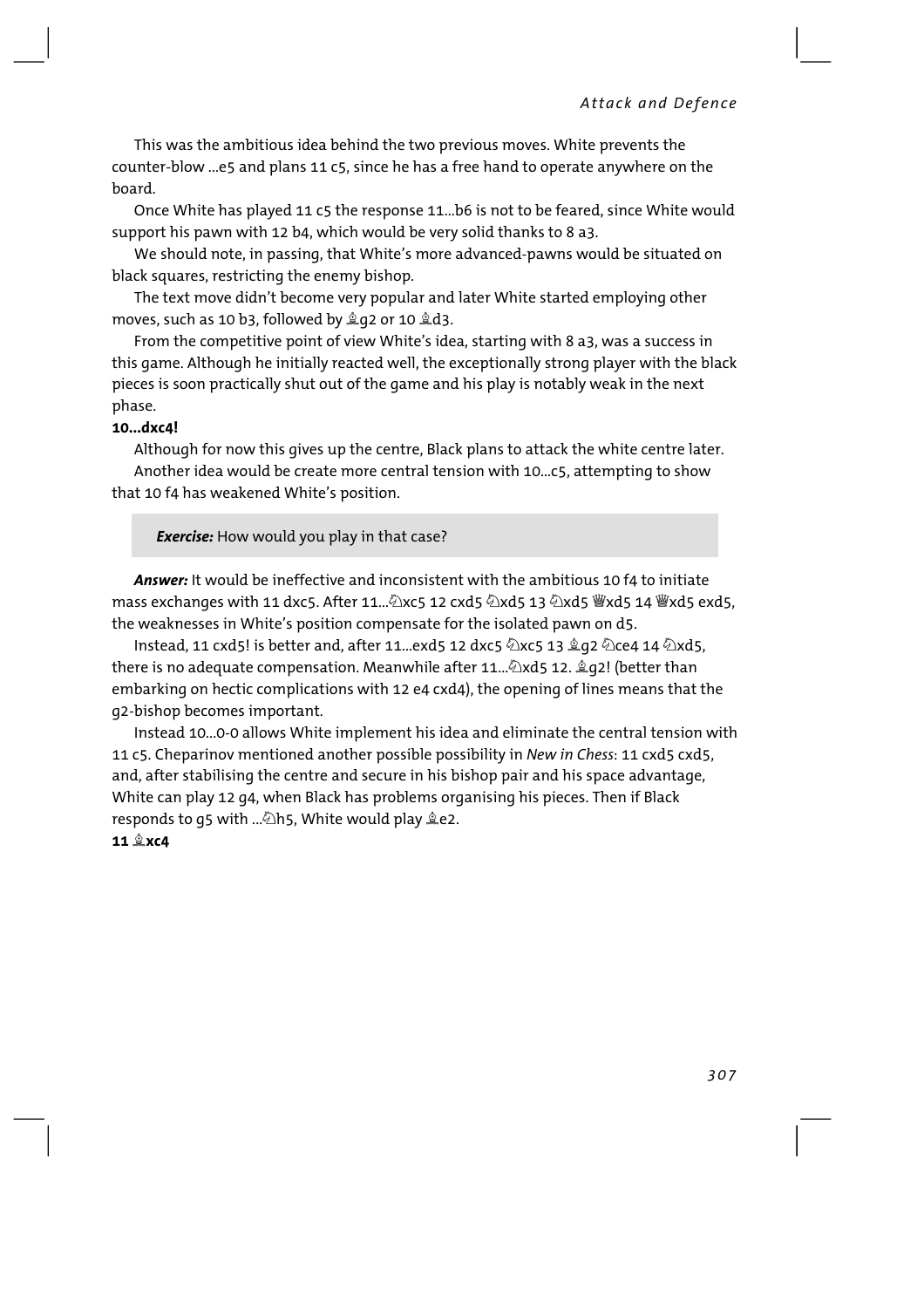

#### $11...0-0?$

This move is too passive. After conceding the centre to the opponent, it's important to quicly counterattack, before White can fortify and consolidate his central pawn majority.

Despite its bad appearance, 11...c5! is interesting, to answer 12 d5 with 12... (2) b6! 13. 奠b5+ 會f8. This is with the idea of sacrificing a pawn after 14 dxe6 豐xd1+ 15 拿xd1 c4!, etc. but not 12...exd5?! due to 13  $\&$ xd5, and once again the opening of the centre favours White.

Black could also prepare his counterblow with 11... Db6! and after 12 & e2 c5 13 dxc5 彎xd1+ 14 公xd1 拿xc5 15 b4 으d6 16 公f2, White has a slightly more pleasant position, as Cheparinov notes, but no more than that.

Exercise (simple): How to continue now?

#### 12 e4

Answer: Of course. If it's possible, the centre should be occupied in good circumstances like this.

#### $12...b5?!$

It will soon be apparent that this counterattack isn't best. Once again it was essential the attack the centre with 12.  $\Diamond$  b6 13  $\Diamond$  e2 c5!

**Exercise:** Where should White retreat the bishop?

#### $13 \text{ } \overset{\circ}{\mathcal{E}}$  e2

Answer: Here we see an unexpected benefit of 8 a3. As ...b4 isn't to be feared, the bishop doesn't need to go to d3 to protect the e4-pawn and can go to a more promising diagonal, h1-a8, weakened by 12...b5.

#### 13...b4 14 axb4 **盒xb4 15 盒f3 響b6?!**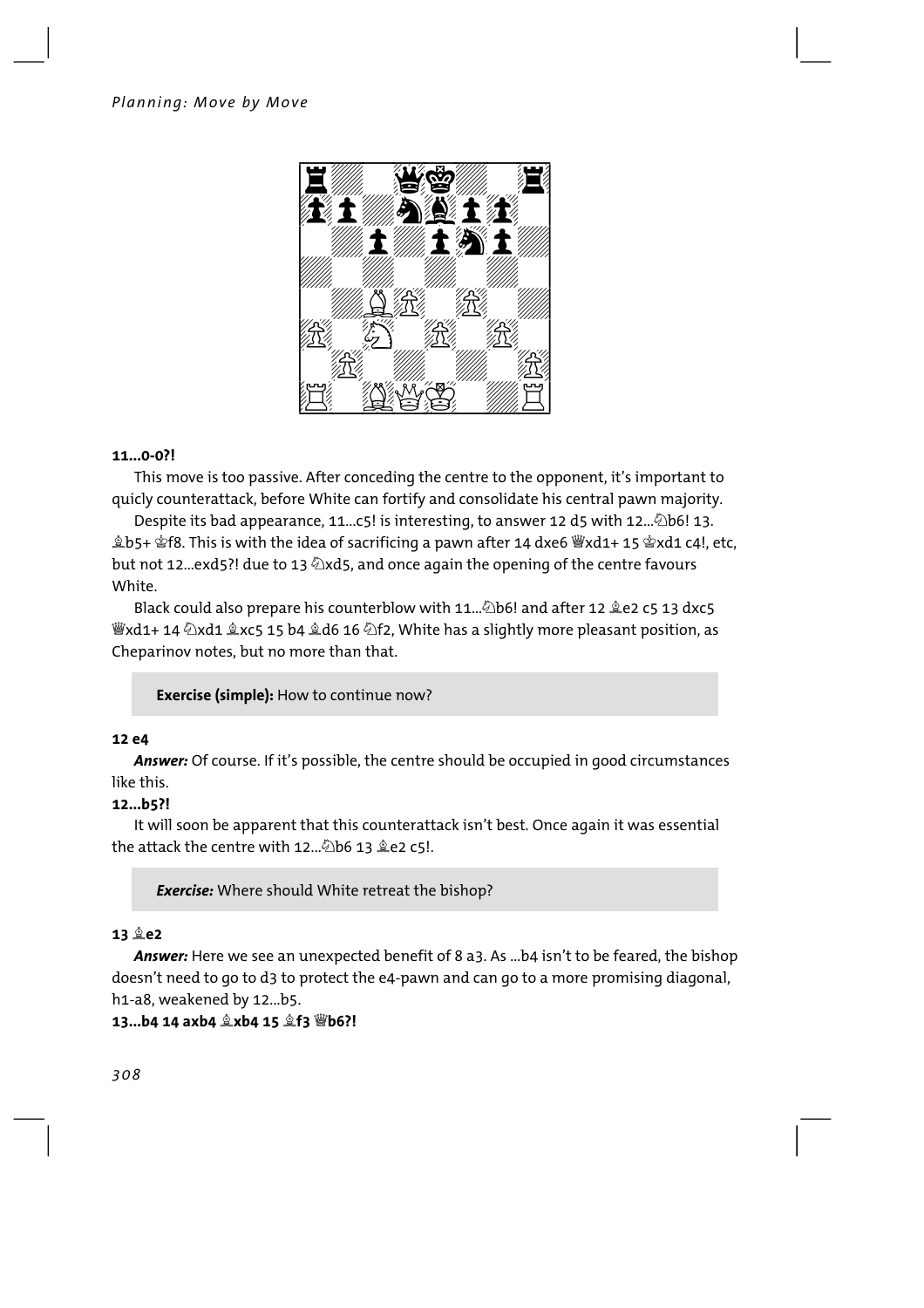The cause of Black's defeat is clearly that he failed to find the appropriate moment to apply the correct plan, which was to attack the white centre. Also ineffective is 15... 2b6?! 16 0-0 c5, since after 17 @a2! the white centre remains stable.

It was best to play 15...c5!, when 16 e5 @d5 isn't to be feared. More logical seems 16 鱼e3, but with 16...公b6 (Bareev recommended 16...曾e7) 17 dxc5 公c4 Black would still gain good counterplay.

#### 16 0-0 e5?

This increase in the tension is now counterproductive, because White has no problems supporting his centre, and the inevitable opening of lines will favour White.

16…c5 is not satisfactory either, because 17 e5 is strong. For eample 17…②d5 18 ②xd5 exd5 19 e3 cxd4 20 exd4 ec5 21 ef2 and Black has difficulties protecting all his weaknesses

The exchange sacrifice 17... 으xc3 18 bxc3 乞d5 19 c4 乞c3 20 빨d3 cxd4 21 으xa8 骂xa8 doesn't provide enough compensation. A good response is 22  $E$ f2, defending e2 and intending 23 2a3, or immediately 22 2a3.

16.... fd8 17 鱼e3 c5 is no better, in view of 18 e5 (18 d5 is also attractive, when 18... 2xc3?! 19 bxc3 exd5 is weak due to 20 e5!) 18... cxd4 and now both 19 2f2 and 19 2a4 響b5 20  $\angle$ xd4 are promising for White.

Given how delicate the position is, and taking into account the last line above, it was preferable to play 16... Lad8, with the same idea of 17...c5 but without sacrificing the exchange.

**Exercise:** How did White reply?

#### 17 **Le3**

**Answer:** Of course, the most natural move is often the best. There is no need to activate Black's position with 17 fxe5 2xe5.

#### 17... **Ead8**

**Exercise:** Isn't it better to exchange in the centre with 17...exd4?

Answer: It isn't clear that this is better, White would reply, not with the immediate 18 2xd4, due to18... 2c5, and White's pressure is reduced, but with the intermediate move 18 ②a4!. After 18... 彎b5 19  $\triangle$ xd4 Black has problems protecting his weaknesses and neutralising White's strong bishop pair.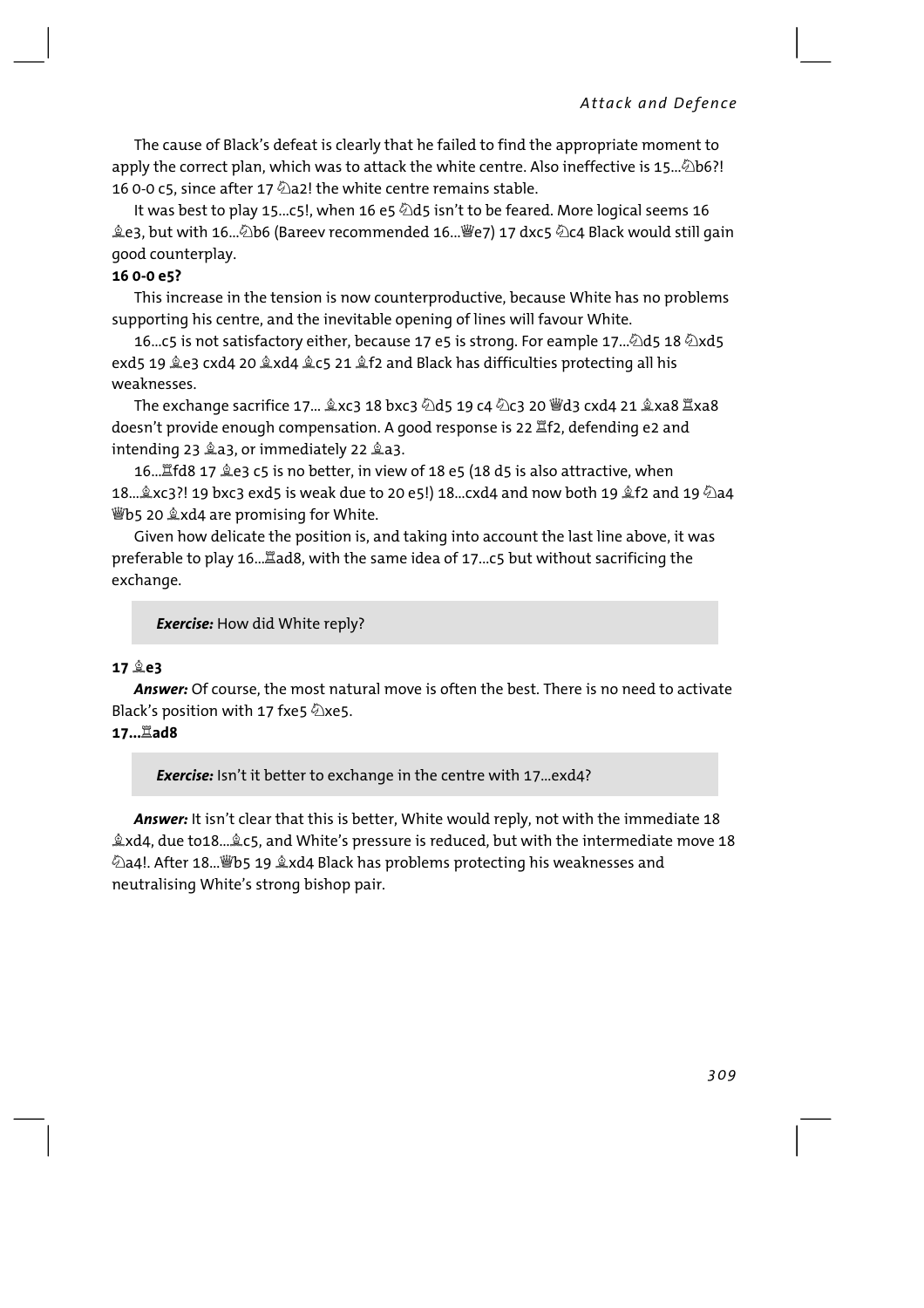

*Exercise:* How should White continue now to support his centre?

#### $18 \n\hat{\odot}$ **a4**

*Answer:* This eliminates the problems caused by the pin along the g1-a7 diagonal and gives greater freedom to the white pieces.

*Question:* But doesn't it leave the knight badly placed?

*Answer:* It's true that for the time being the knight is left on the edge of the board, but it's more important to gain mobility for the other pieces. The knight can always return to the centre later, without any great problems, given that Black can't exploit its absence from the centre.

#### **18...Ëb8**

#### *Exercise:* What now?

#### **19 Ëc2**

*Answer:* This was the idea of the previous move. White's plan is to regroup, enabling the rooks to occupy the appropriate central files.

#### **19...exf4**

Instead, 19...exd4 20  $\&$ xd4  $\&$ b6 is no better, in view of the simple retreat 21  $\&$ e3, after which Black must protect his weak points, while White organises the advance of his kingside pawn majority.

*Exercise:* How to recapture?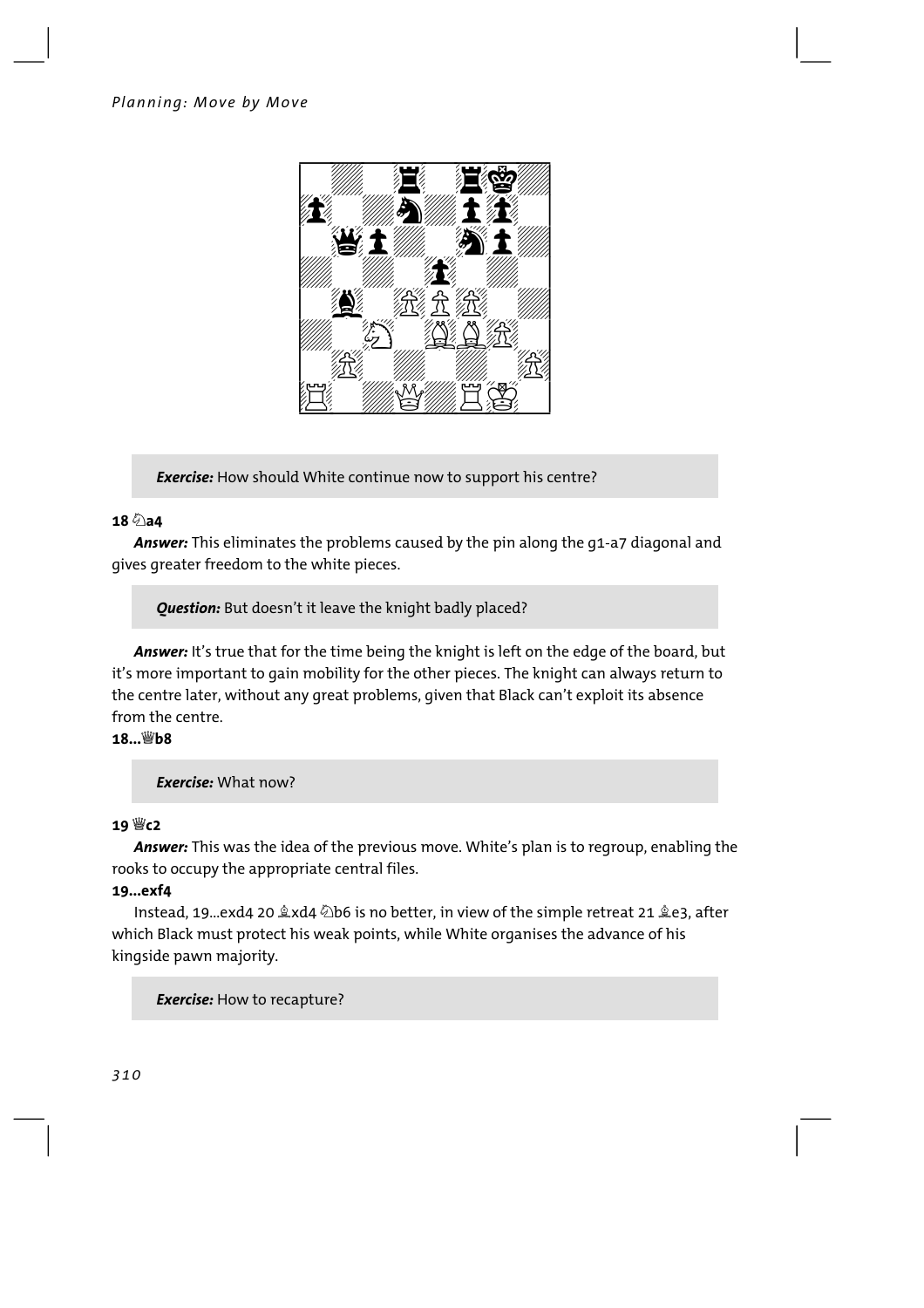#### 20 盒xf4

Answer: Of course, opening the f-file with a gain of time. This is better than 20 gxf4, which would allow Black more play with 20... Life8, threatening 21... 2xe4 22 拿xe4 公f6.

#### 20... *Wb* 7 21  $\Xi$ ad1

There are several promising move here. White opts to bring his inactive rook to the centre, before taking any active measures.

#### 21... *Le8*

**Exercise:** How can White make progress now?

#### 22 <sup>金</sup>g5

Answer: White improves the position of his bishop, and creates the threat of 23 e5. 22... e7 23 gh1

It was already possible to recentralise the knight with 23 公c3, but there's no hurry. White first makes a prophylactic move, leaving the knight the option of going to c5 in some lines.

### 23... 2h7 24 ge3

White follows the well-known rule that side with a space advantage and greater mobility should not exchange pieces.

Nevertheless, the concrete line 24 횿xe7 ూxe7 25 e5 ٣c8 (better than 25... 신b8 26 신c5) 26  $26$  c3, with the idea of  $2e4$ , was also favourable.

#### 24... g5

**Exercise:** Once again the same dilemma - to exchange, or not?

#### 25 <sup>2</sup>g1!

Answer: Here it's definitely best to follow the above-mentioned rule. Instead, 25 \$xq5 ©xq5 26 20 ©e6 would unnecessarily improve the black position.

#### 25... hf8 26 h4

This and the next move are interchangeable. White forces start to advance.

#### 26…**o**e7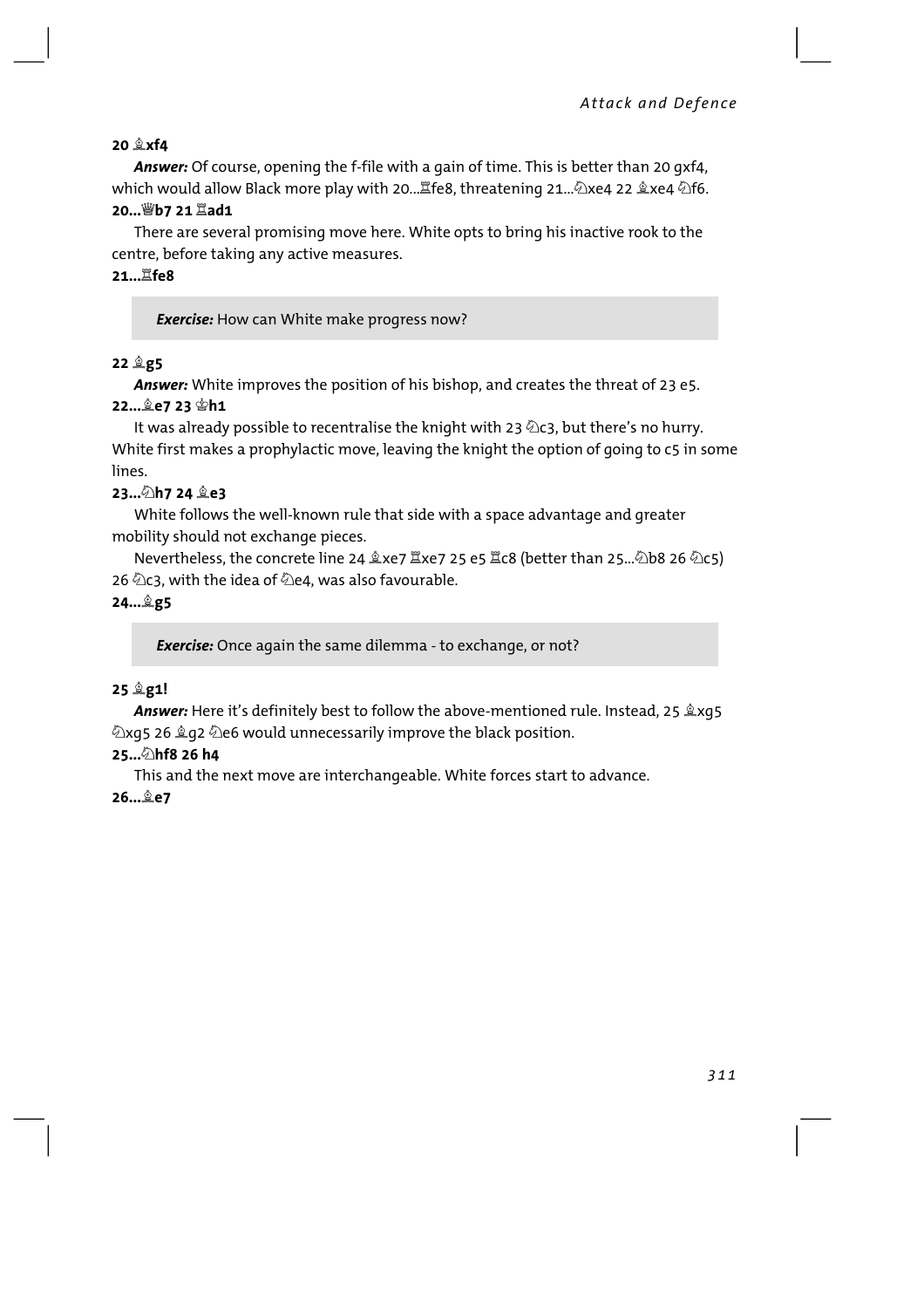

**Exercise (simple):** What's the best continuation now?

# 27 e5

Answer: The complement of the plan initiated with 26 h4, forcing an unpleasant retreat and allowing the light-squared bishop to come powerfully into play.

### 27... 2b8 28 2c3

Just as on move 21, before entering any complications White decides to recentralise his inactive piece. Now Black must take into account the advance d5, which would follow 28... De6 for example.

# 28... h4 29 曾g2

Once more White is fighting for control of the d5-square.

# $29...$   $68$

If 29...  $\triangle$ fd7, preventing 30 d5 due to 30...  $\triangle$ xe5 then, as well as the promising moves 30 h5 and 30 @e4, White has the elegant regrouping manoeuvre 30 @d5! a5 31 @f4, etc, and in a few moves the knight has moved from the distant point a4 to the heart of the struggle. 30 耳c1

The x-ray on the black queen creates an unpleasant situation for Black. 'Normal' moves such as 30 @e4 or 30 &e3 were also appropriate.

#### 30... xc3?!

A weak move. This exchange can only favours White, but Black's position was already very difficult. 30... De6 allows 31 d5!, winning material, but even the most tenacious move, 30... Wb7, didn't hold out much hope.

# $31$  bxc3

The logical recapture, strengthening the centre White and thus freeing White's hands. At the elite level of these two players, the white position is winning.

# 31... De6 32 2g4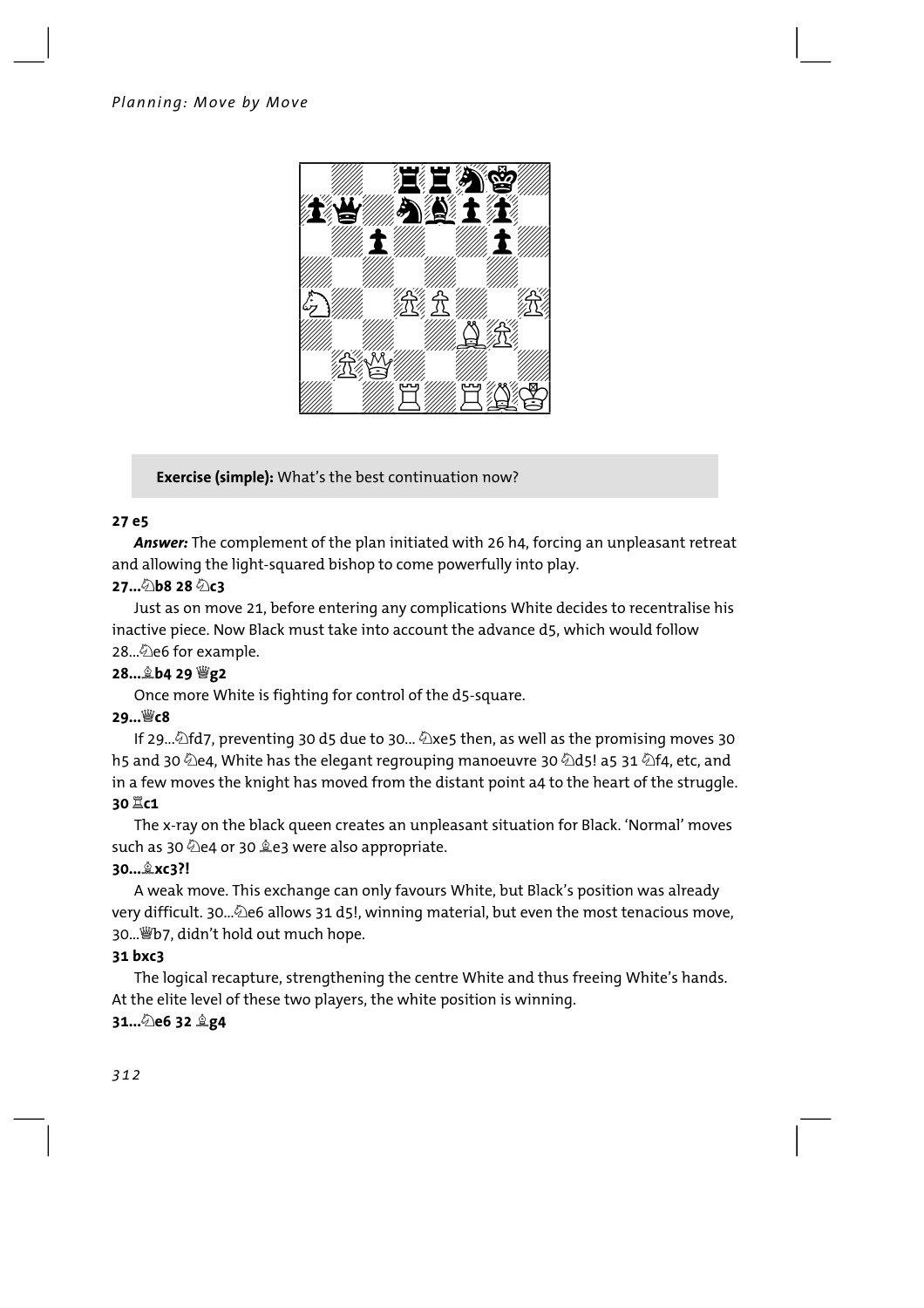Over the following moves White is able manoeuvre at will until he has attained the maximum productivity of all his forces. All Black can do is wait.

# 32... We7 33 Icd1 2d7 34 Wa2

Further x-ray pressure, this time on the weak point at f7. This phase of the game reminds me of the situation in a game of tennis where one player has the initiative and is able to force the player on the defensive to run from one side of the court to the other to chase down shots.

## $34.7h6$

**Exercise:** What's the best plan now?

## 35 耳f3!

Answer: White needs to double rooks on the f-file. 35  $\mathbb{Z}$ d3 with the same idea is also effective

#### $35.7$

If 35... \d{2} then 36 \d{1}{2} d}, and now the central pawn majority can start to advance with decisive effect after 37 c4 2b6 38 d5! cxd5 39 2xb6 and 40 cxd5.

## 36 耳df1 耳e7 37 鼻e3

White wastes no opportunity to improve a piece. Now the threat is 38 \$ 95. There are other strong moves, but this is the best.

### $37.5$ h7



**Exercise (simple):** How can White bring the game to a conclusion?

#### 38 Ixf7!

Answer: And the game is effectively over. If 38... Exf7 then 39 Exf7 Wexf7 40 & e6. 38... 2d5 39 骂7f3 1-0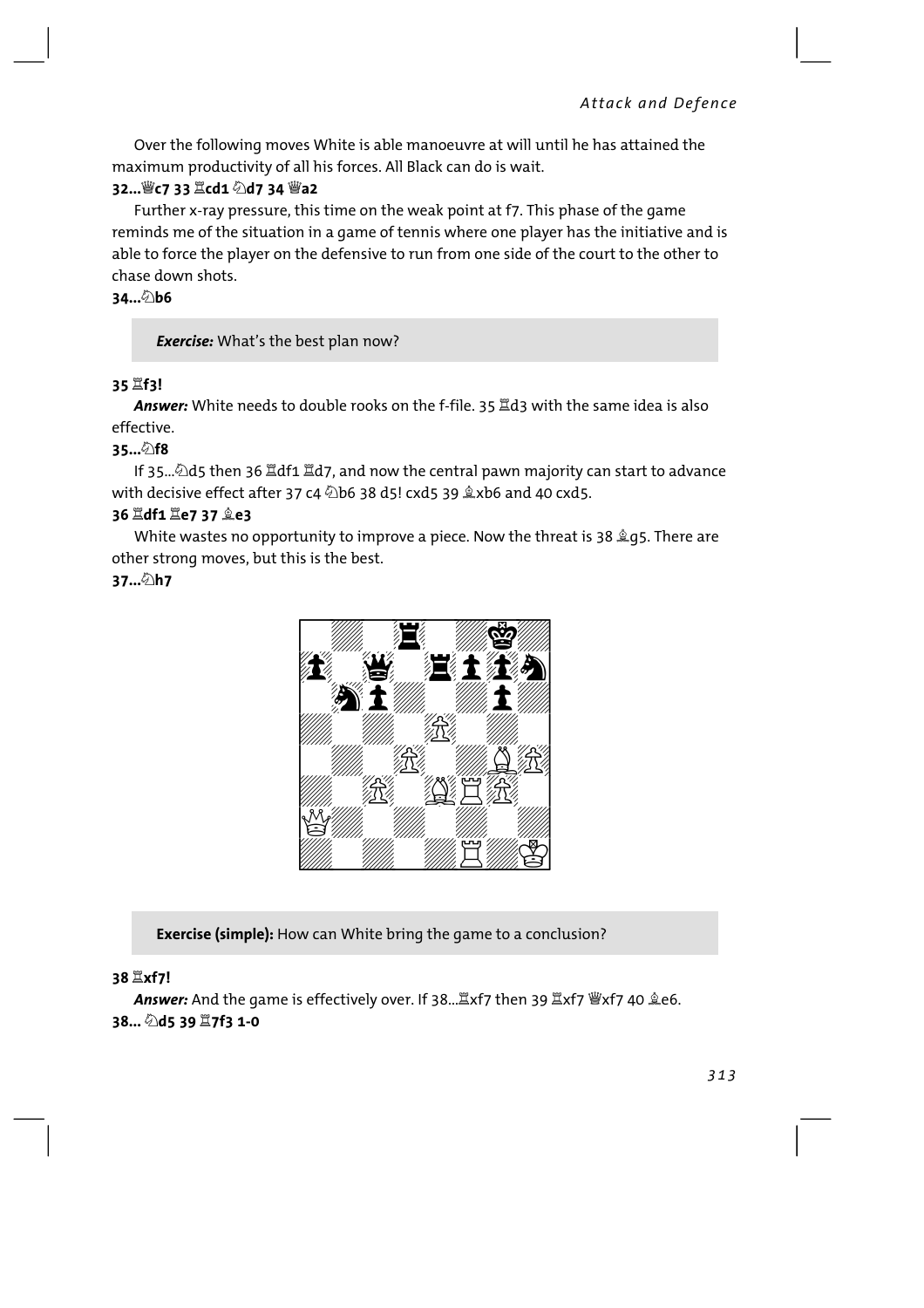"Distrust natural moves" was a saying of Richard Réti's. On move 13 of Game 56 Black made a natural retreat, when the most accurate move was an untypical one which would have prevented White from improving his position in the centre. Black was left slightly worse and his inferiority became more serious when shortly after, on move 16, he failed to counter appropriately and White was able to consolidate his central control and then manoeuvre more easily.

Once Black took the risk of opening the position, White's bishop pair helped him gain a decisive attack.

> *Game 56*  **V.Topalov-B.Xiangzhi**  Sofia MTel Masters 2008 *Slav Defence [D19]*

#### **1 d4 d5 2 c4 c6 3 Ìf3 Ìf6 4 Ìc3 dxc4 5 a4 Íf5 6 e3 e6 7 Íxc4 Íb4 8 0-0 0-0 9 Ëe2 Ìe4**

An old move, played in the first half of the twentieth century. Black holds up White's e4 advance. The main line is 9... $\triangle$ bd7 10 e4  $\triangleq$ g6 11  $\triangleq$ d3, which has been played many times, including games in important events such as the Topalov-Kramnik match for the world title in 2006.



#### **10 Ìe5**

"The most ambitious move," commented Topalov.

**Question:** Is this better than 10  $\triangle$ d3? That's the most usual move, isn't it?

Answer: Yes, but opening theory is very dynamic. Other common moves are 10 @a2 and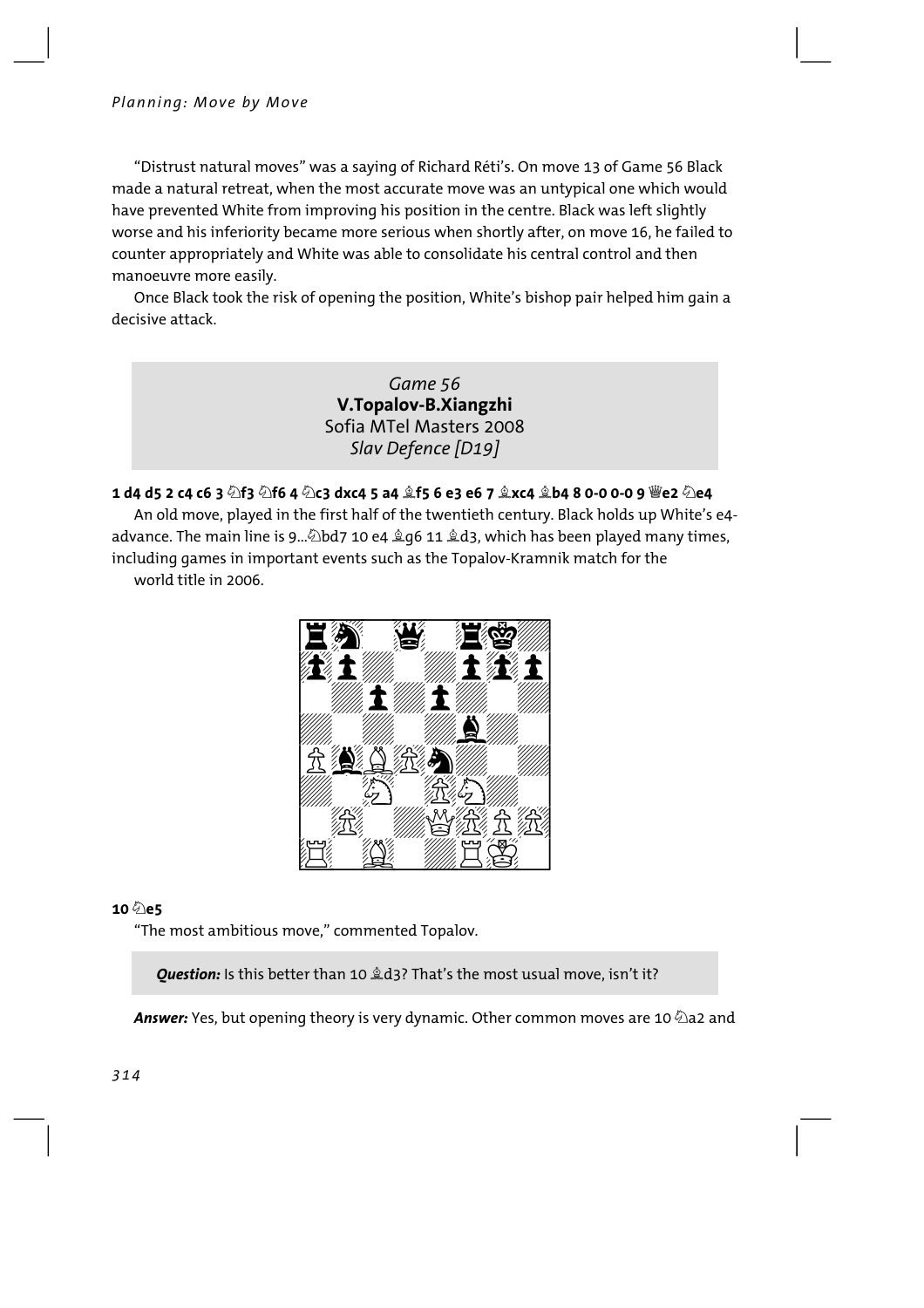10 Дхе4.

Topalov commented after this game that "in that case White can only aspire to a minimal advantage" Nevertheless Topalov's move has never become very popular. 10…2d7

Accepting the pawn with 10...公xc3?! 11 bxc3  $\&xc3$  12  $\&a3$   $\&b4$  as played in the game B.Sahl-E.Parr, Gausdal 2001, is risky due to 13 Lb3 a5 14 e4, according to Topalov. After 14... 46 there are several attractive continuations, such as 15  $\Xi$ h3 Wxd4 16 2xq6 hxq6 17 

Accepting the pawn with 10... \$xc3?! 11 bxc3 \&xc3? is also bad due to 12 \bedden{B2. 11 公xd7 曾xd7



**Exercise:** How to proceed now?

# $12 \n\hat{Q}$ a2

Answer: This was the idea behind 10 @e5. White avoids further exchanges and prepares the creation of a strong pawn centre with f3 and e4. The knight on a2 will have no difficulty in coming back into play later.

#### 12…**oP**7

The bishop retreats to its most natural square.

An important game (albeit a blindfold one) continued 12... 25 5 13 b4 2c7 14 f3 2d6 15 the geogle and White has implemented his plans, gaining a "pleasant space advantage," to quote Topalov. In L.Van Wely-B.Gelfand, Monte Carlo 2006, Black played 16. Eae8, seeking to strike back with ...f5, but this didn't work out well. Instead 16. a5 is interesting.

# 13 f3 2f6?!

The most natural retreat, but it allows White's plans to proceed unhindered. It seems more precise to play 13... 46 and after 14 \$b3 challenge the white centre with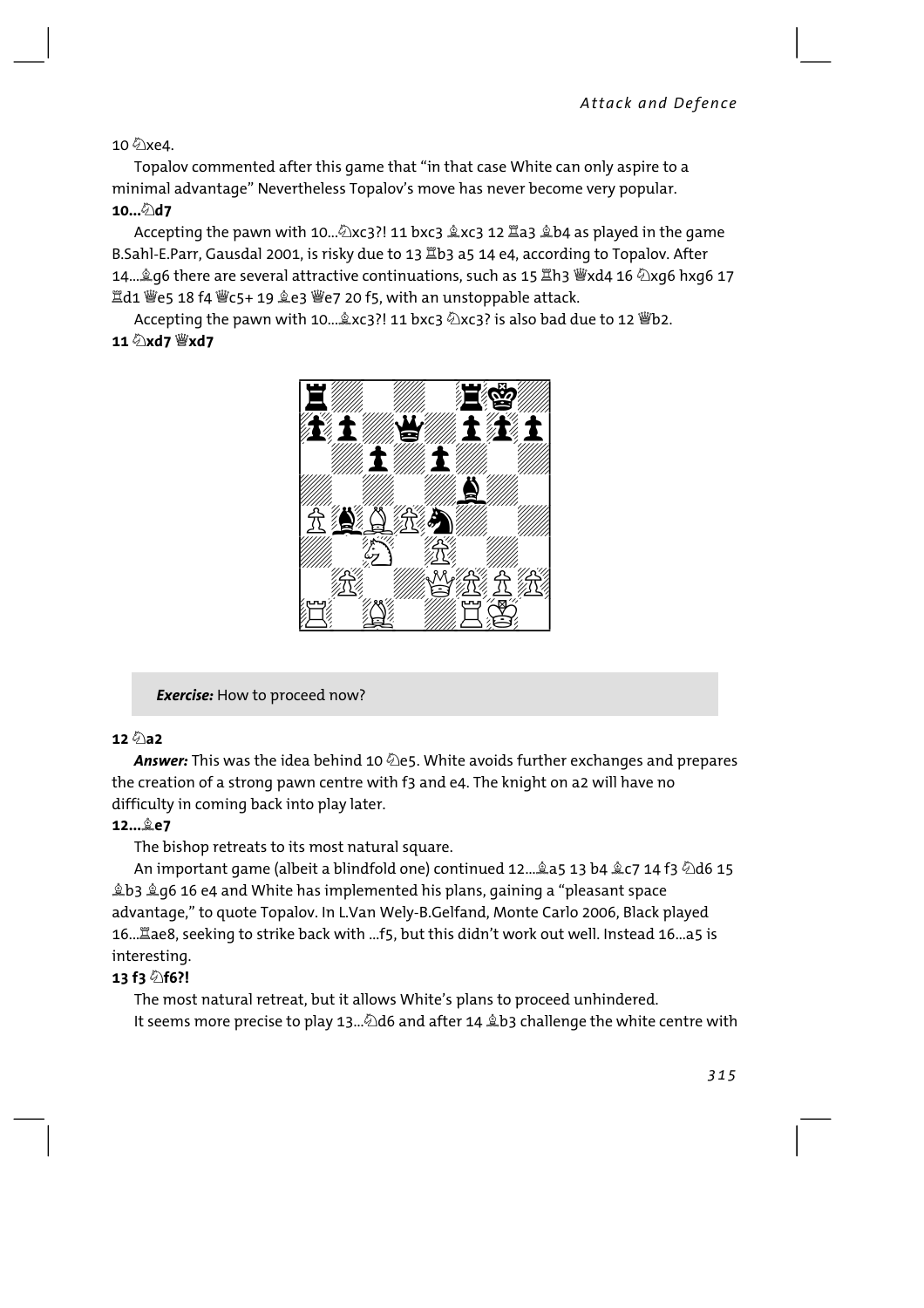14... $@$ q6 (14... $@$ f6 15  $\mathbb{Z}$ d1 e5 was suggested by Topalov) 15 e4  $@$ h8, preparing ...f5 or ...f6. This was played soon after in a game E.L'Ami-E.Bareev, Amsterdam 2008.

# **14 e4 Íg6**

Of course  $14...$   $42 \times 44+$ ? loses to  $15 \&e3$ .

# **15 Íe3**

The strong white centre leaves Black's minor pieces short of squares. Topalov is making it difficult to advance with either ...e5 or ...c5.

# **15...Ëc7**



# $16 \text{ } \odot \text{ } c1$

**Question:** Isn't it better to activate the rooks with 16 *Kfd1* or 16 *Kfc1*?

*Answer:* Possibly. White opts to recycle his worst-placed piece. The knight is headed for d3, from where it controls the key squares c5 and e5. Now Black has to come up with a plan, and this is your next exercise.

*Exercise:* What would you play as Black?

#### **16...a5?**

*Answer:* This is a common move in the Slav and in this instance it serves to hinder one of White's ideas, which was to gain space with a timely b4. However, this is a position where concrete measures are required, rather than moves of a general nature.

The counterblow 16...c5! was an acceptable way to relieve some of the pressure. After 17 公b3 cxd4 18 公xd4, with the idea of  $\Xi$ ac1, Black can play 18... $\triangleleft$ d6 19 g3  $\overset{\omega}{\mathcal{C}}$ e7, with a reasonable position.

# **17 Ìd3 Ìd7 18 Îac1**

The x-ray on the queen hinders the counter-blows ...e5 and ...c5.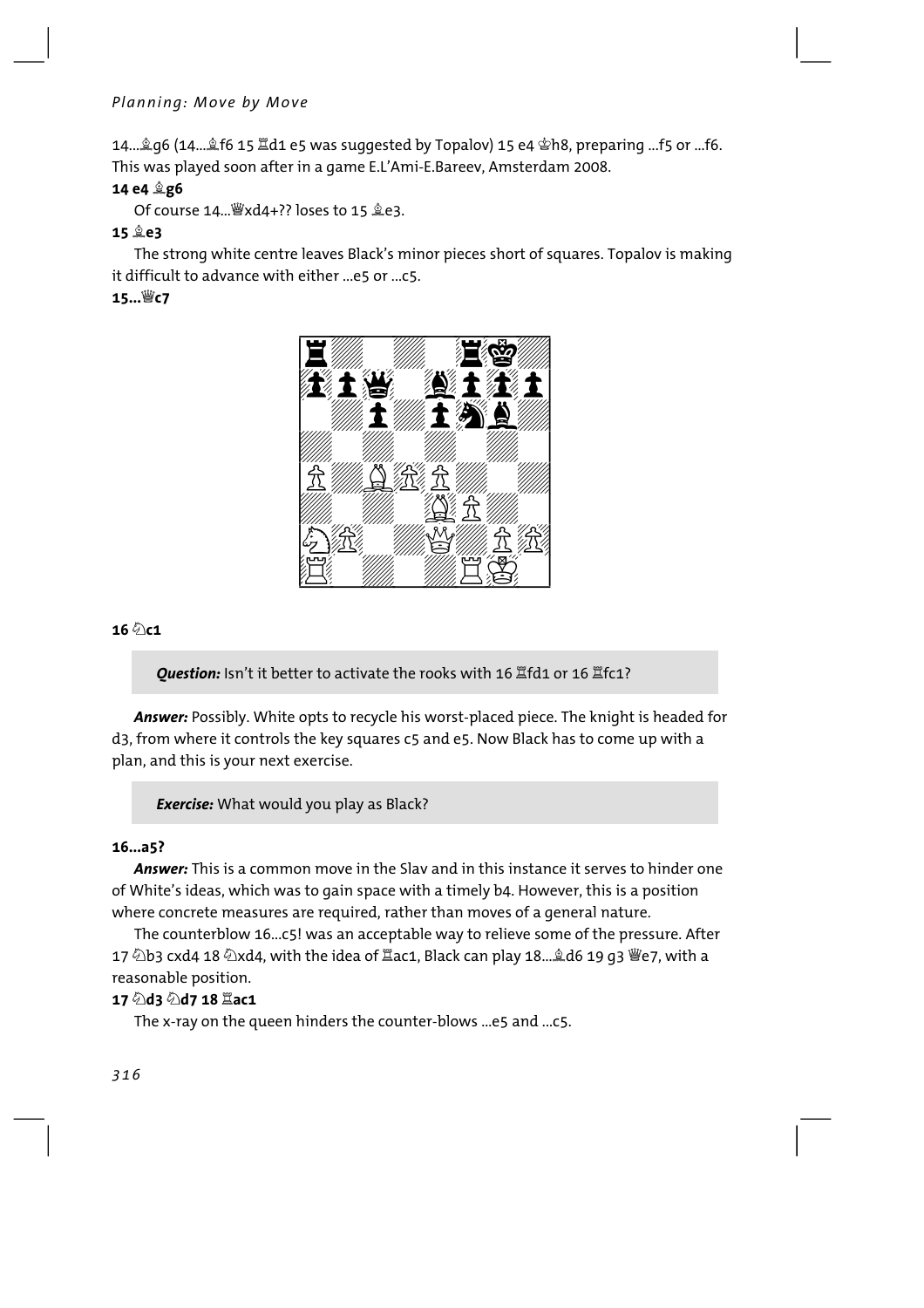#### 18... Life8

Bu plans the typical Slav manoeuvre to recycle the q6-bishop with ...f6 and ... £f7, but first it's necessary to protect the pawn on e6.

#### 19 g3 *L*d6



#### $20 \text{ m/s}$

This prevents Black's idea, and threatens 21 e5, followed by 22 h4.

#### 20...e5?!

"Opening the position when the opponent has the bishop pair never is never a good idea" commented Topalov en New in Chess. Topalov considered that the lesser evil was 20... & xf4 21 & xf4 \bdots, considering that White would still be better. 21...e5 22 dxe5  $\Diamond$ xe5, followed by ... \had and ... f6 was another possibility, although also with some advantage to White.

**Ouestion:** Hmm, but in that case doesn't the position open up for White's bishop pair.

Answer: Certainly. But, as we'll see, the situation in the game is more than favourable for Black.

#### 21 2xg6 hxg6

**Exercise:** How to continue now?

#### $22 f<sub>A</sub>$ !

Answer: White's plan is to become active on the f-file and especially target the f7square.

#### 22...exd4

The complications following the sacrifice 22...exf4 23 e5 2xe5 favour White, who can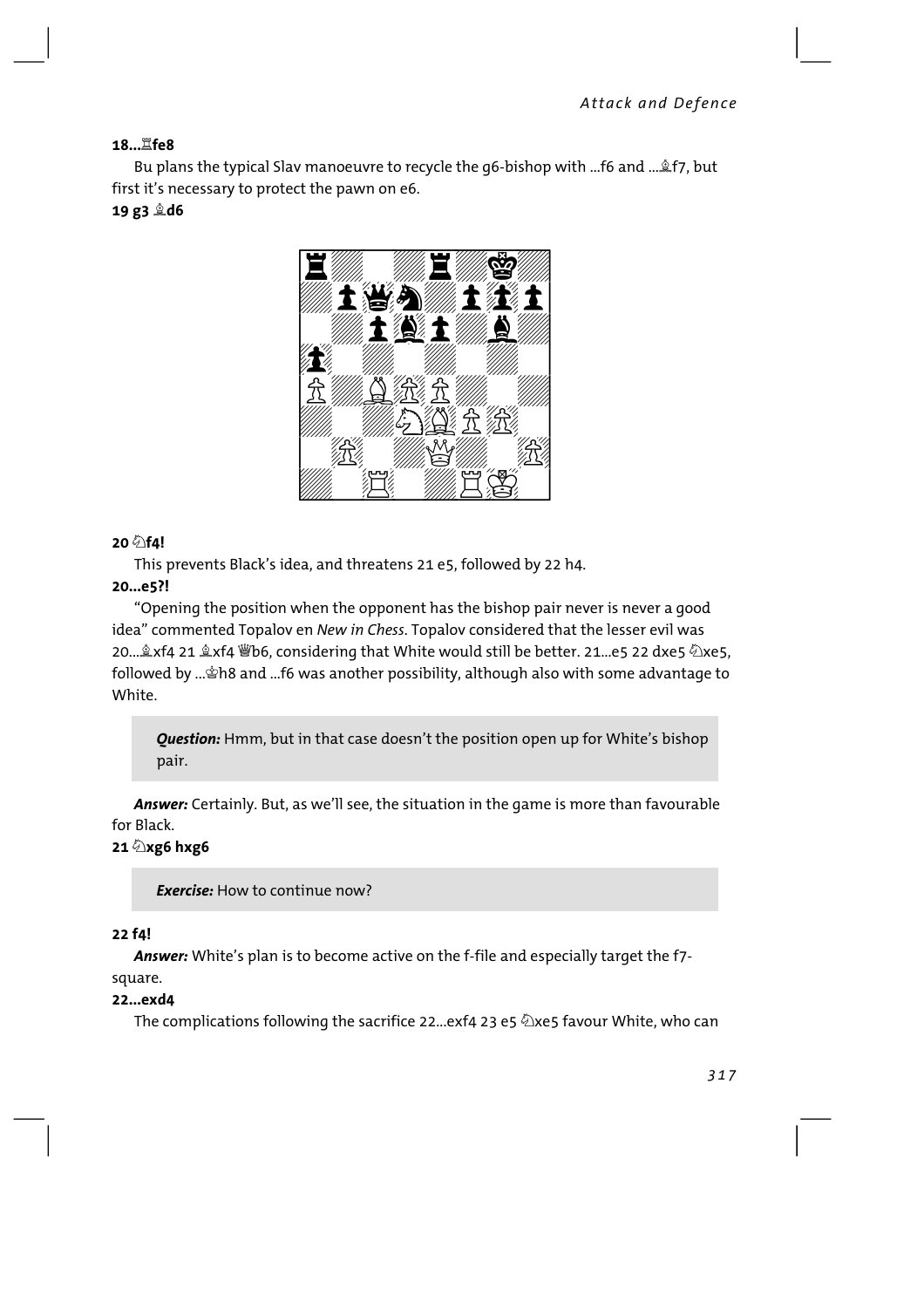exploit the weakness of f7 after 24 dxe5  $\mathbb{Z}$ xe5 25  $\mathbb{Z}$ xf4  $\mathbb{Z}$ xe3 26  $\mathbb{Z}$ xf7! (even better than 26 *s*xe3  $\&$ xf4) 26...  $\&$ xe2



**Exercise (simple):** What's the strongest move here?

**Answer:** 27  $\Sigma$ f4+! (not 27  $\Sigma$ xc7+??  $\circledA$ h7 and the advantage evaporates) 27... *S*f7 (27...Êh7 allows mate.) 28 Îxf7, winning.

#### **23 Íxd4**

White's advantage is considerable (perhaps winning, according to Topalov). Black has great difficulty defending against the pressure on f7.

# **23...b6?!**

A miscalculation. Black wants to play 24... $\&c$ 5 (if 23... $\&c$ 5 immediately then 24  $\&x$ f7+), but can't afford to waste a single tempo. It's hard to see a much better continuation.

**Exercise (simple):** Which move is the most consistent with the plan indicated above?

#### **24 f5!**

**Answer:** Of course. This strong move would also be the response 23... $\triangle$ f8.

# **24...g5 25 Ëh5 Ìf6**

Or 25... De5 26 f6 g6 (or 26...gxf6 27  $\cong$ xf6) 27  $\cong$  h6  $\triangle$ f8 28  $\triangle$ xe5, eliminating the defender of g6 and winning.

# **26 Íxf6 gxf6**